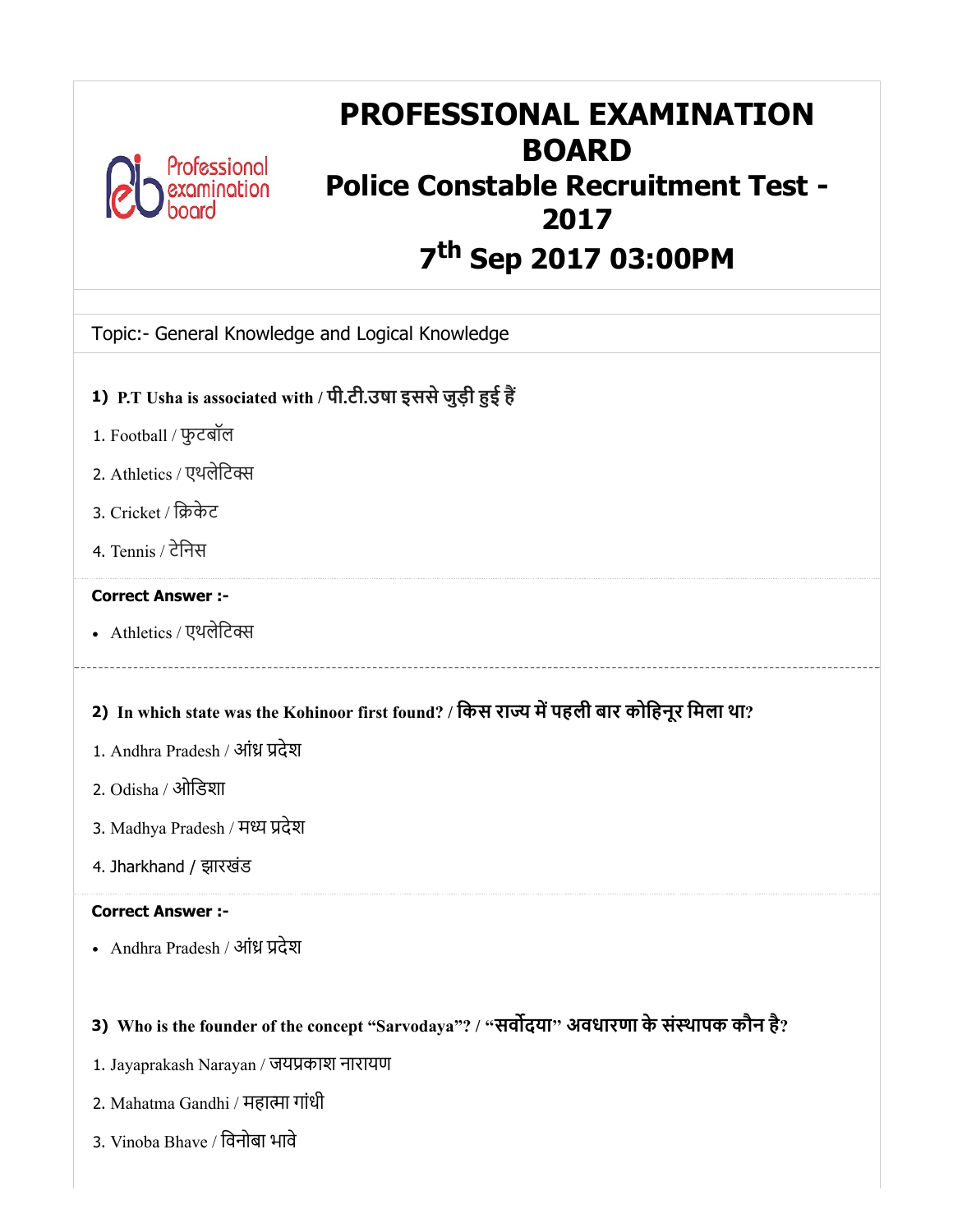| 4. K.G.Mushroowala / के.जी. माशरूवाला                                                                                                                                                                                                         |
|-----------------------------------------------------------------------------------------------------------------------------------------------------------------------------------------------------------------------------------------------|
| <b>Correct Answer :-</b>                                                                                                                                                                                                                      |
| • Mahatma Gandhi / महात्मा गांधी                                                                                                                                                                                                              |
| 4) In tossing of two coins simultaneously, what is the probability of getting two tails? / दो सिक्कों को एक<br>साथ उछालने पर, दो पृष्ठभाग (टेल्स) आने की प्रायिकता कितनी है?<br>$\mathbf{1}$<br>1.<br>$\frac{2}{3}$<br>2.<br>$\overline{3}$ . |
| $\overline{2}$<br>4.                                                                                                                                                                                                                          |
| <b>Correct Answer :-</b>                                                                                                                                                                                                                      |
| शहर है और यह _________ नदी के तट पर स्थित है।                                                                                                                                                                                                 |
| 1. Narmada / नर्मदा                                                                                                                                                                                                                           |
| 2. Tapti / ताप्ती                                                                                                                                                                                                                             |
| 3. Betwa / बेतवा                                                                                                                                                                                                                              |
| 4. Chambal / चंबल                                                                                                                                                                                                                             |
| <b>Correct Answer :-</b>                                                                                                                                                                                                                      |
| • Narmada / नर्मदा                                                                                                                                                                                                                            |
| 6) Which of the following cities is called 'City of lakes'? / निम्न में से कौन सा शहर 'झीलों का शहर' कहा<br>जाता है?                                                                                                                          |

1. Son / सोन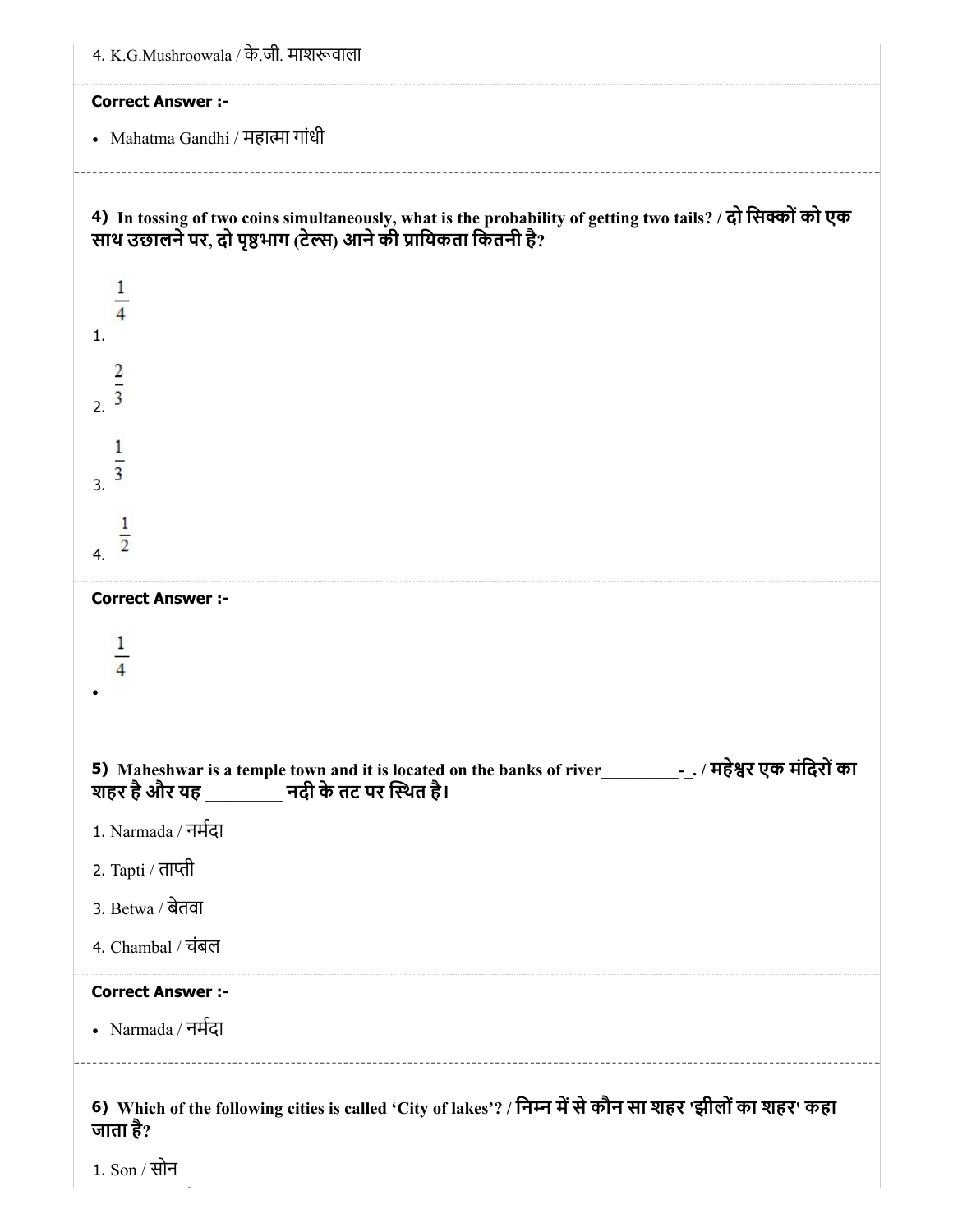|  | 2. Ujjain / उज्जन |
|--|-------------------|
|  |                   |

- 3. Bhopal / भोपाल
- 4. Ratlam / रतलाम

### Correct Answer :-

Bhopal / भोपाल

7) The water source for the Shree Singaji Thermal Power Project is from\_\_\_\_\_\_ / श्री सिंगाजी थर्मेल पावर

- परियोजना के लिए जल का स्त्रोत ज्या से है ।
- 1. Indira Sagar Reservoir / इन्दिरा सागर जलाशय
- 2. Tawa Dam / तवा बाँध
- 3. Madikheda Reservoir / मिडखेड़ा जलाशय
- 4. Amba Dam / अंबा बाँध

### Correct Answer :-

• Indira Sagar Reservoir / इन्दिरा सागर जलाशय

8) Seven paint boxes are arranged in a row. The yellow box is to the left of the red box. The green box is between the blue and pink box. The black box is on one of the extreme. The white box is to the left of the black box. The blue box is to the right of the red box. Which box is to the right of the pink box? / सात रंगे हुए बक्सों को एक पंक्ति में व्यवस्थित किया गया है। पीला बक्सा लाल बक्से के बाएं है। हरा बक्सा, नीला और गुलाबी बक्से के बीच में है। काला बक्सा अंतिम छोर पर है। सफेद बक्सा काले बक्से के बाएं है। नीला बक्सा लाल बक्से के दाहिने है। कौन सा बक्सा गुलाबी बक्से के दाहिनी ओर है?

- 1. White / सफेद
- 2. Red / लाल
- 3. Black / काला
- 4. Green / हरा

### Correct Answer :-

White / सफेद

# 9) The largest Open University in India is \_\_\_\_\_\_. / भारत में सबसे बड़ा मुक्त विश्वविद्यालय (ओपन यूनिवर्सिटी) है।

1. UP Rajarshi Tandon Open University / उ.प्र राजर्षि टंडन मुक्त विश्वविद्यालय

2. Indira Gandhi National Open University / इंदिरा गांधी राष्ट्रीय मुक्त विश्वविद्यालय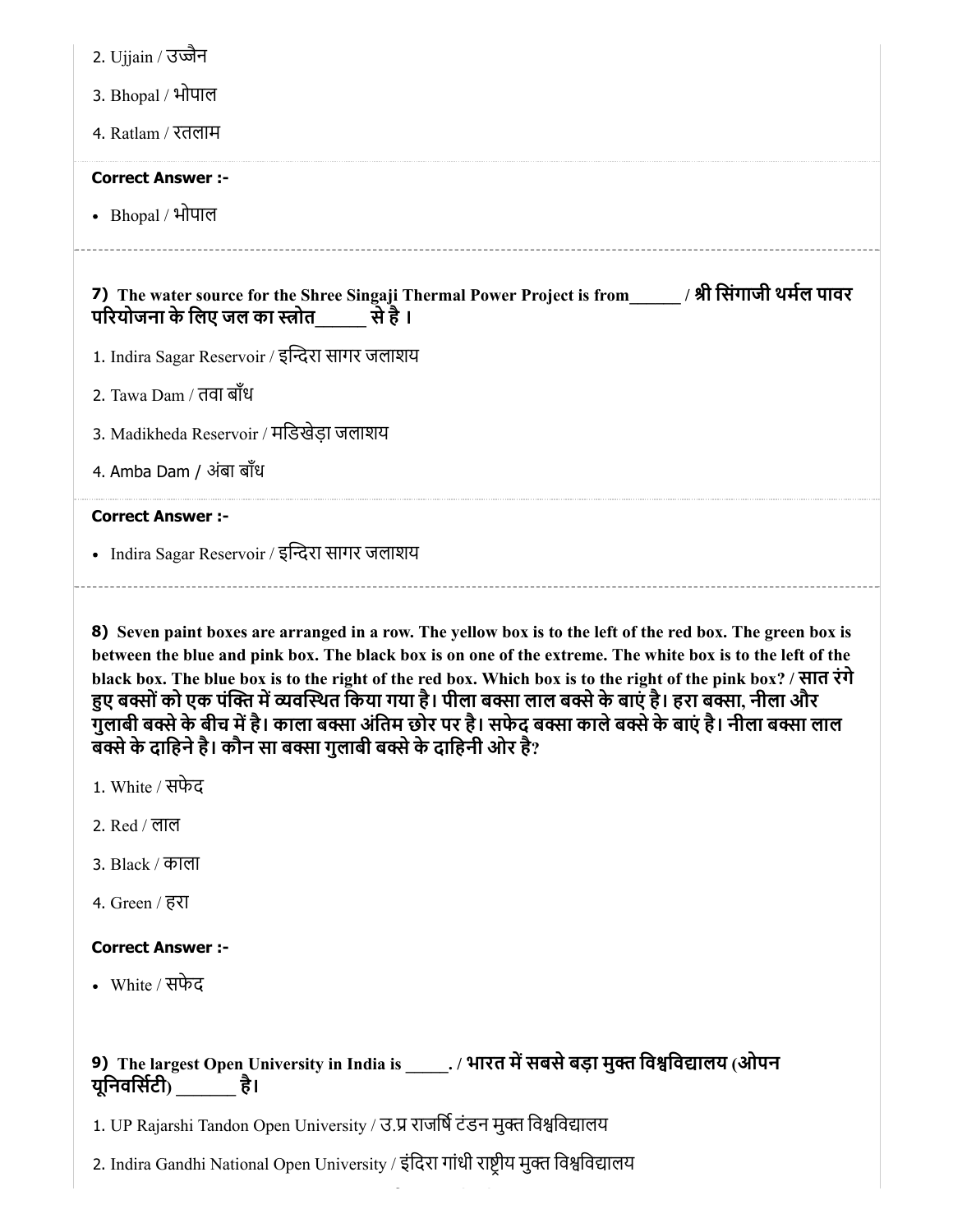| 3. Andhra Pradesh Open University / आंध्र प्रदेश मुक्त विश्वविद्यालय                                                                                      |
|-----------------------------------------------------------------------------------------------------------------------------------------------------------|
| 4. Madhya Pradesh Bhoj Open University / मध्य प्रदेश भोज मुक्त विश्वविद्यालय                                                                              |
| <b>Correct Answer :-</b>                                                                                                                                  |
| • Indira Gandhi National Open University / इंदिरा गांधी राष्ट्रीय मुक्त विश्वविद्यालय                                                                     |
|                                                                                                                                                           |
| 10) If the day-before-yesterday was Thursday, when will Sunday be? / यदि बीते हुए कल के पूर्व दिन<br>गुरूवार था, तो रविवार कब होगा?                       |
| 1. Day after tomorrow / कल के पश्चात दिन (परसों)                                                                                                          |
| 2. Tomorrow / कल                                                                                                                                          |
| 3. Today / आज                                                                                                                                             |
| 4. Two days after today / आज के दो दिन पश्चात                                                                                                             |
| <b>Correct Answer :-</b>                                                                                                                                  |
| • Tomorrow / कल                                                                                                                                           |
| 11) If KRISHNA is coded JQHRGMZ, then how is ESHWAR coded? / यदि KRISHNA को JQHRGMZ से<br>कोडित किया जाता है, तो $\it{ESHWAR}$ को कैसे कोडित किया जायेगा? |
| 1. DRIVZQ                                                                                                                                                 |
| 2. DRGUZQ                                                                                                                                                 |
| 3. DRGVZQ                                                                                                                                                 |
| 4. DTGVZQ                                                                                                                                                 |
| <b>Correct Answer:-</b>                                                                                                                                   |
| • DRGVZQ                                                                                                                                                  |
| 12) If PAPER is coded SCTGW, then how is MOTHER coded? / यदि PAPER को SCTGW से कोडित किया<br>जाता है, तो MOTHER को कैसे कोडित किया जायेगा?                |

1. *ORVLGW*

2. *PQVJGT*

3. *PQXKJV*

4. *PQXJJT*

Correct Answer :-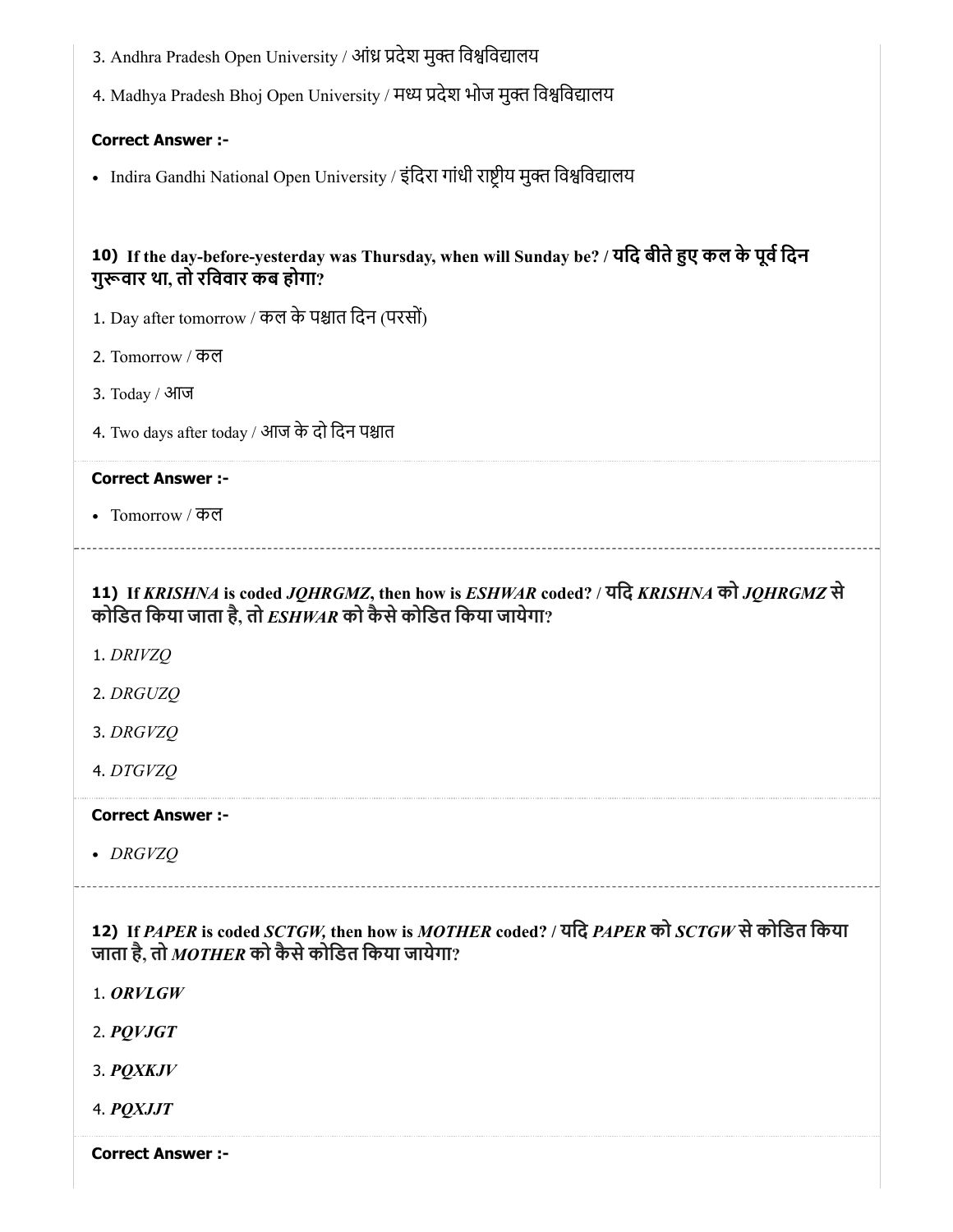*PQXJJT*

| 13) The Constitution of India originally comprised of _______. / भारत के संविधान में मूलत:<br>अनुच्छेद थे ।                    |
|--------------------------------------------------------------------------------------------------------------------------------|
| 1. 444 articles / 444 अनुच्छेद                                                                                                 |
| 2.448 articles / 448 अनुच्छेद                                                                                                  |
| 3.401 articles / 401 अनुच्छेद                                                                                                  |
| 4.395 articles / 395 अनुच्छेद                                                                                                  |
| <b>Correct Answer:-</b>                                                                                                        |
| • 395 articles / 395 अनुच्छेद                                                                                                  |
| 14) The Constitution of India was amended for the first time in / भारतीय संविधान में सबसे पहला संशोधन<br>किस वर्ष किया गया था? |

- 
- 1. 1955
- 2. 1951
- 3. 1954
- 4. 1958

### Correct Answer :-

 $-1951$ 

15) If TWENTY is coded TWEYTN, then how is MAGAZINE coded? / यिद TWENTY को TWEYTN से कोिडत िकया जाता है, तो MAGAZINE को कैसेकोिडत िकया जायेगा?

- 1. MAGENIZA
- 2. MAGAENIZ
- 3. MAGAZENI

4. AGAMZINE

### Correct Answer :-

MAGAENIZ

16) India's first Electric Mass Mobility System was launched in \_\_\_\_\_\_\_\_city's airport complex. / भारत की पहली इलेक्ट्रिक मास गतिशीलता प्रणाली \_\_\_\_\_\_\_\_ शहर के हवाईअड्डा परिसर में शुरू की गई थी।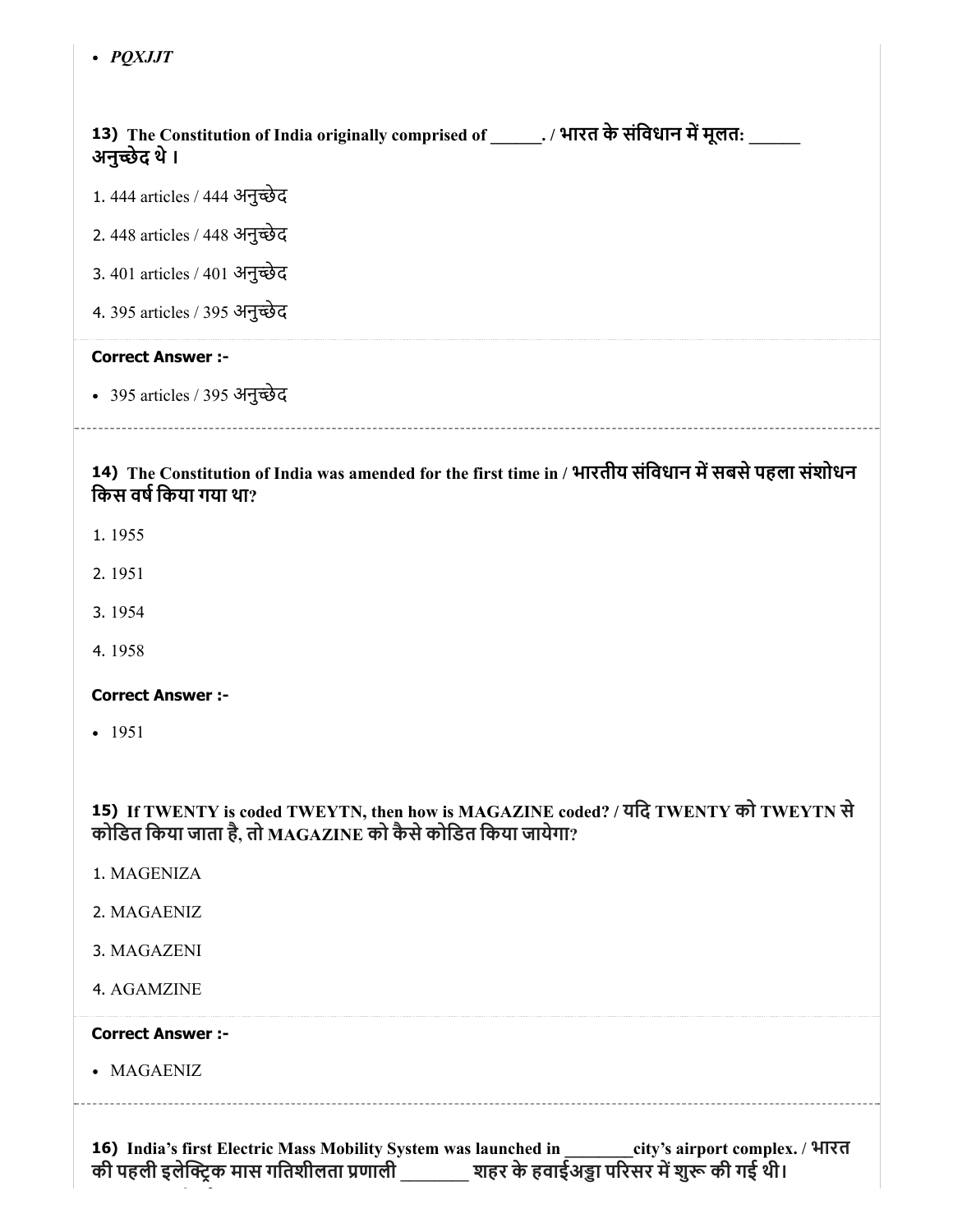1. Chennai / चेन्नई

2. Surat / सूरत

3. Nagpur / नागपुर

4. Bangalore / बैंगलोर

### Correct Answer :-

Nagpur / नागपुर

# 17) Who was appointed the Secretary of the Central Board of Secondary Education (CBSE) In May, 2017? / मई 2017 में केन्द्रीय माध्यमिक शिक्षा बोर्ड (सीबीएसई) के सचिव के रूप में किसे नियुक्त किया गया था?

1. UK Sinha / यू के सिन्हा

2. Anil Goswami / अनिल गोस्वामी

3. HS Brahma / एच एस ब्रह्मा

4. Anurag Tripathy / अनुराग िपाठी

### Correct Answer :-

• Anurag Tripathy / अनुराग त्रिपाठी

18) In a certain code language, *lee levi pepe* means *all wear denim*, *pepe uno sf* means *wear only pants*, *uno lee killer* means *all pants tear*. Which is the word for *levi* in that code language? / एक ख़ास कोड भाषा म, *lee levi pepe* का अथ*all wear denim, pepe uno sf* का अथ*wear only pants, uno lee killer* का अथ*all pants tear* होता है। इस कोड भाषा म*levi* के िलए िकस श का इेमाल िकया गया है?

1. *denim*

2. *all*

3. *pant*

4. *wear*

Correct Answer :-

*denim*

19) In a row of boys, Rajan is sixth from the left end and Vinay is tenth from the right end. If there are eight boys between Rajan and Vinay, then, how many boys are there in the row? / लड़कों की एक पंक्ति में, राजन बाएं छोर से छठवां हैं और विनय दाएं छोर से दसवां हैं। यदि राजन और विनय के बीच आठ लड़के हैं, तों पंक्ति में कितने लड़के हैं?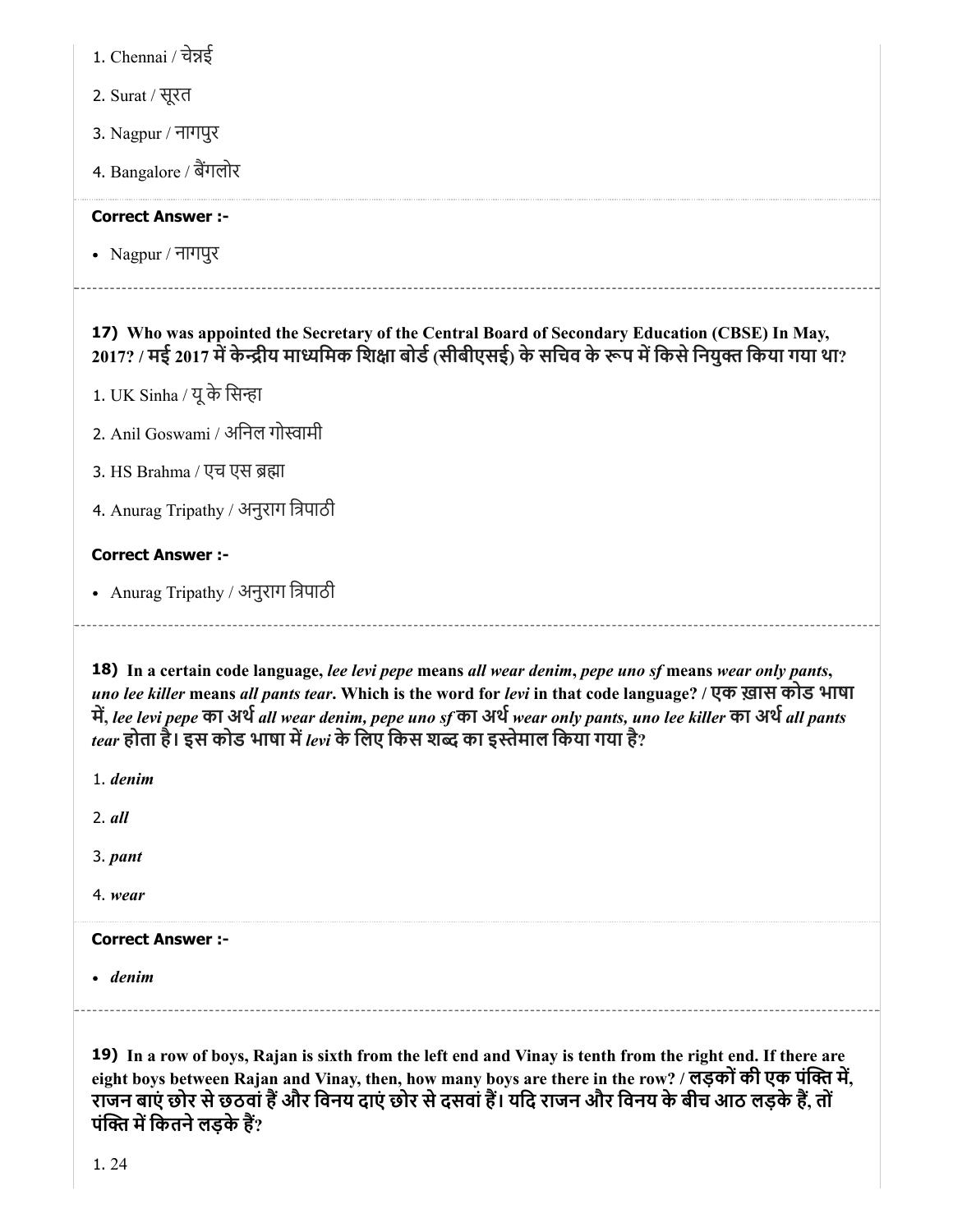| 2.23                                                                                                                                        |
|---------------------------------------------------------------------------------------------------------------------------------------------|
| 3.26                                                                                                                                        |
| 4.25                                                                                                                                        |
| <b>Correct Answer :-</b>                                                                                                                    |
| $\bullet$ 24                                                                                                                                |
| 20) The states of India which are bounded by Arabian sea on the west are / पश्चिम में अरब सागर के साथ<br>लगे भारत के राज्य कौन-कौन से हैं?  |
| 1. Tamil Nadu and Odisha / तमिल नाडु और ओडिशा                                                                                               |
| 2. Rajasthan and Kerala / राजस्थान और केरल                                                                                                  |
| 3. Karnataka and Maharashtra / कर्नाटक और महाराष्ट्                                                                                         |
| 4. Maharashtra and Punjab / महाराष्ट्र और पंजाब                                                                                             |
| <b>Correct Answer :-</b>                                                                                                                    |
| • Karnataka and Maharashtra / कर्नाटक और महाराष्ट्र                                                                                         |
|                                                                                                                                             |
| ____________________<br>21) Bada Mahadev and Chota Mahadev are temples located near / बड़ा महादेव और छोटा महादेव मंदिर<br>के पास स्थित हैं। |
| 1. Ujjain / उज्जैन                                                                                                                          |
| 2. Bhojapur / भोजपुर                                                                                                                        |
| 3. Narsinghgarh / नरसिंहगढ़                                                                                                                 |
| 4. Mandu / मांडू                                                                                                                            |
| <b>Correct Answer :-</b>                                                                                                                    |
| • Narsinghgarh / नरसिंहगढ़                                                                                                                  |
|                                                                                                                                             |
| 22) Find the odd one out: / एक विषम ज्ञात कीजिए:                                                                                            |
| 1. Kid / बच्चा                                                                                                                              |
| 2. Puppy / पिल्ला                                                                                                                           |

4. Dog / कुता

Correct Answer :-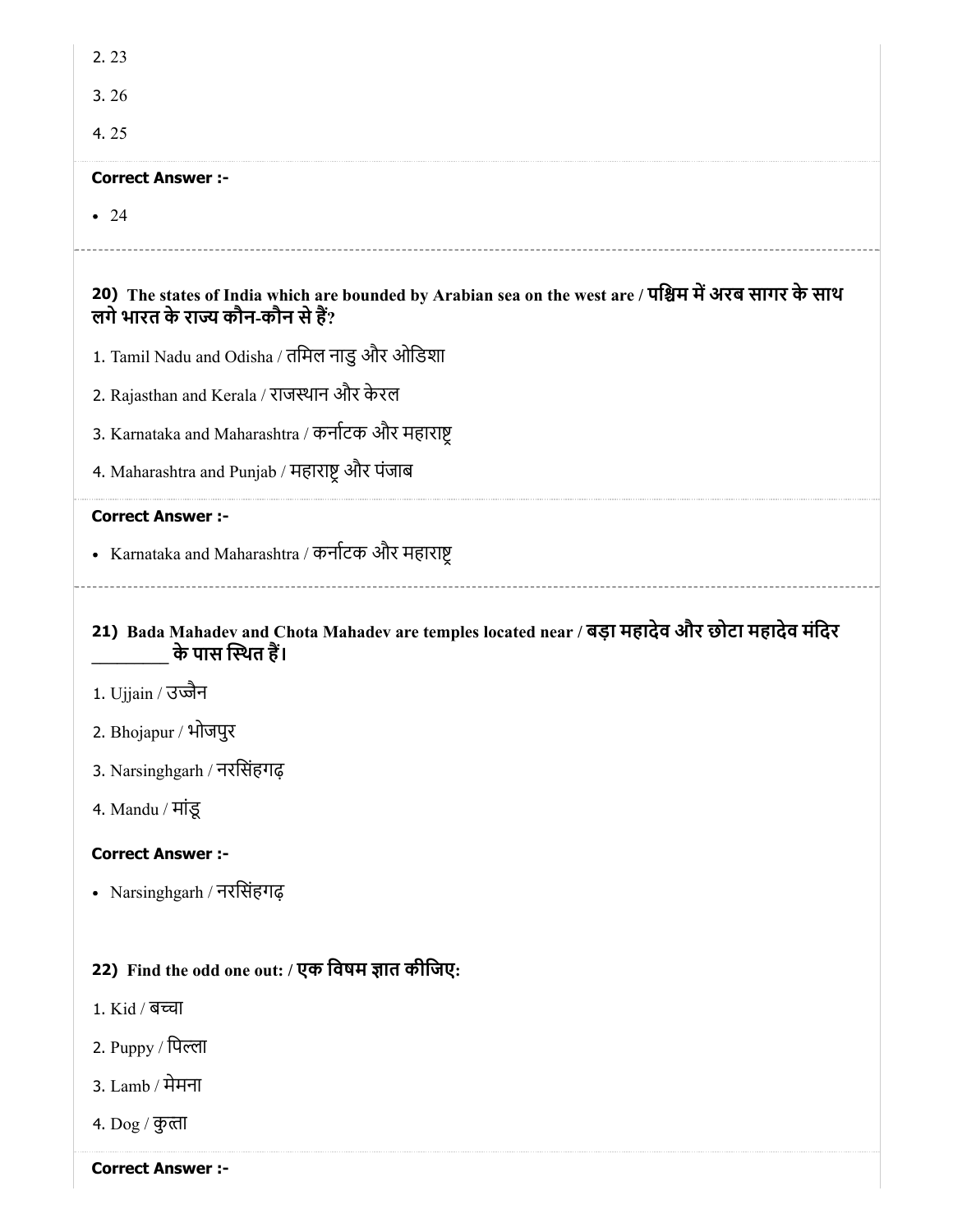|  | $\log$ / कुली |  |
|--|---------------|--|
|--|---------------|--|

| 23) Kanha is well known for its __________/ निम्न में कान्हा __________ के लिये जाना जाता है।                                                                                 |  |                       |  |
|-------------------------------------------------------------------------------------------------------------------------------------------------------------------------------|--|-----------------------|--|
| 1. Museums / संग्राहलय                                                                                                                                                        |  |                       |  |
| 2. Cave art / गुफा कला                                                                                                                                                        |  |                       |  |
| 3. National Park / राष्ट्रीय उद्यान                                                                                                                                           |  |                       |  |
| 4. Sculptures / मूर्तियां                                                                                                                                                     |  |                       |  |
| <b>Correct Answer :-</b>                                                                                                                                                      |  |                       |  |
| • National Park / राष्ट्रीय उद्यान                                                                                                                                            |  |                       |  |
| 24) Who became the first Indian to win a gold medal in the International Fencing Tournament? /<br>इंटरनेशनल फेंसिंग टूर्नामेंट में स्वर्ण पदक जीतने वाले पहले भारतीय कौन बने? |  |                       |  |
| 1. Sehajpreet Singh / सहजप्रीत सिंह                                                                                                                                           |  |                       |  |
| 2. Karan Singh / करण सिंह                                                                                                                                                     |  |                       |  |
| 3. CA Bhavani Devi / सी.ए भवानी देवी                                                                                                                                          |  |                       |  |
| 4. Siva Magesh / शिव मगेश                                                                                                                                                     |  |                       |  |
| <b>Correct Answer :-</b>                                                                                                                                                      |  |                       |  |
| • CA Bhavani Devi / सी.ए भवानी देवी                                                                                                                                           |  |                       |  |
| 25) Chitrakoot waterfall is formed on the river<br>नदी पर स्थित है।                                                                                                           |  | . / चित्रकूट जलप्रपात |  |
| 1. Ken / केन                                                                                                                                                                  |  |                       |  |
| 2. Chambal / चंबल                                                                                                                                                             |  |                       |  |
| 3. Narmada / नर्मदा                                                                                                                                                           |  |                       |  |
| 4. Indrawati / इन्द्रावती                                                                                                                                                     |  |                       |  |
| <b>Correct Answer :-</b>                                                                                                                                                      |  |                       |  |
| • Indrawati / इन्द्रावती                                                                                                                                                      |  |                       |  |
| 26) Select the option that is true about the Statements and Conclusions given:<br><b>Statements:</b>                                                                          |  |                       |  |

No breads are butter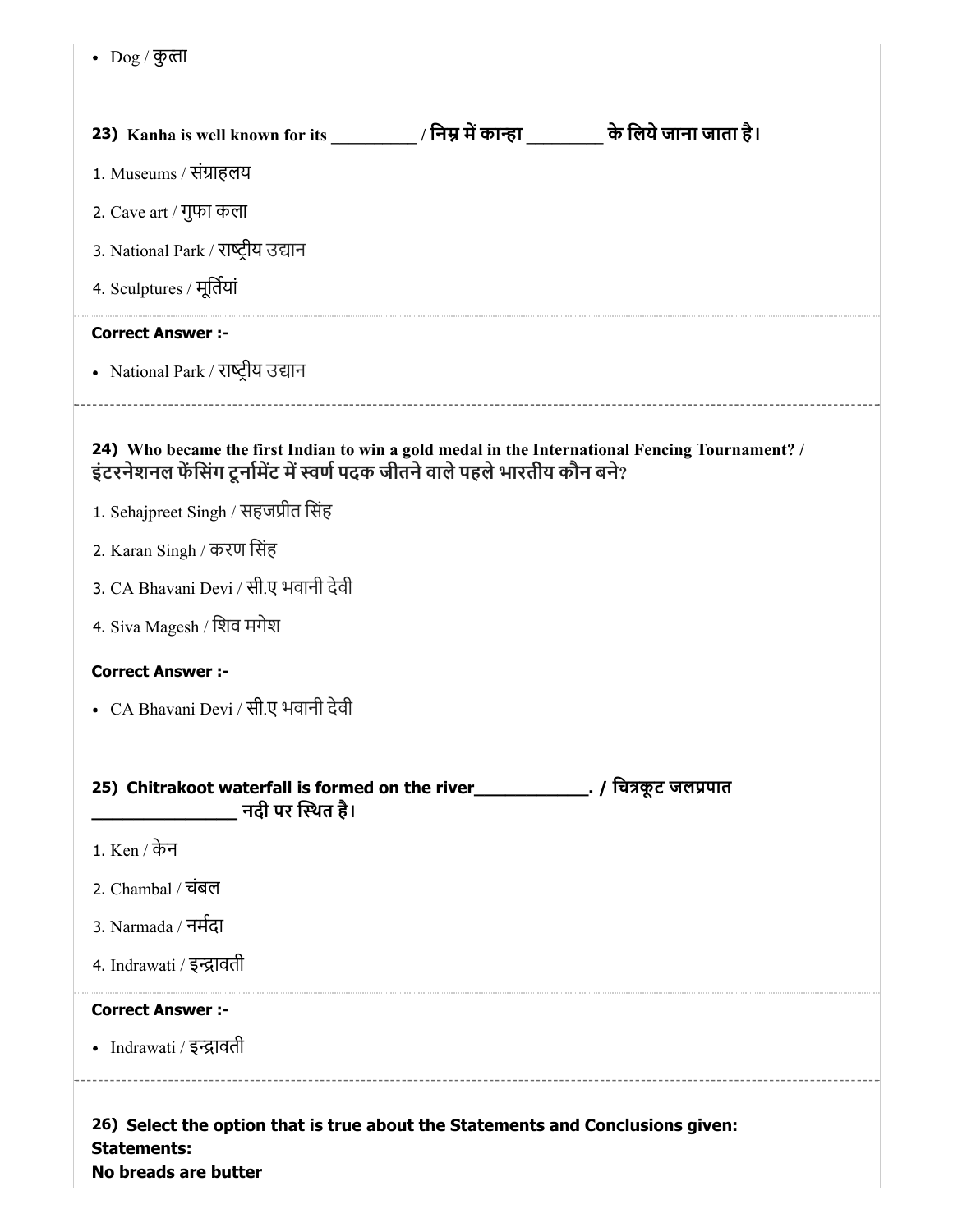No buns are bread Conclusions: I. All buns are butter II. Some bread are butter

/ उस विकल्प का चयन कीजिए जोकि दिए गए कथनों और निष्कर्षों के बारे में सही है:

कथन:

कोई ब्रेड मक्खन नहीं है

कोई बन ब्रेड नहीं है

# निष्कर्ष: I. सभी बन मक्खन है II. कुछ ब्रेड मक्खन है

1. both conclusions I and II follows / निष्कर्ष I और II दोनों अनुसरण करते हैं

2. only conclusion II follows / केवल निष्कर्ष II अनुसरण करता है

3. only conclusion I follows / केवल निष्कर्ष I अनुसरण करता है

4. neither conclusion I nor conclusion II follows / न ही निष्कर्ष I और न ही निष्कर्ष II अनुसरण करते हैं

### Correct Answer :-

• neither conclusion I nor conclusion II follows / न ही निष्कर्ष I और न ही निष्कर्ष II अनुसरण करते हैं

27) Select the option that is true about the Statements and Conclusions given: Statements: Some marriages are associations Some marriages are not engagements Conclusions: I. All engagements are associations II. All associations are marriages

/ उस विकल्प का चयन कीजिए जोकि दिए गए कथनों और निष्कर्षों के बारे में सही है:

कथन:

कुछ विवाह संगठन हैं

कुछ विवाह अनुबंध नहीं है

निष्कर्ष: I. सभी अनुबंध संगठन ह II. सभी संगठन िववाह ह

1. both conclusions I and II follows / निष्कर्ष I और II दोनों अनुसरण करते हैं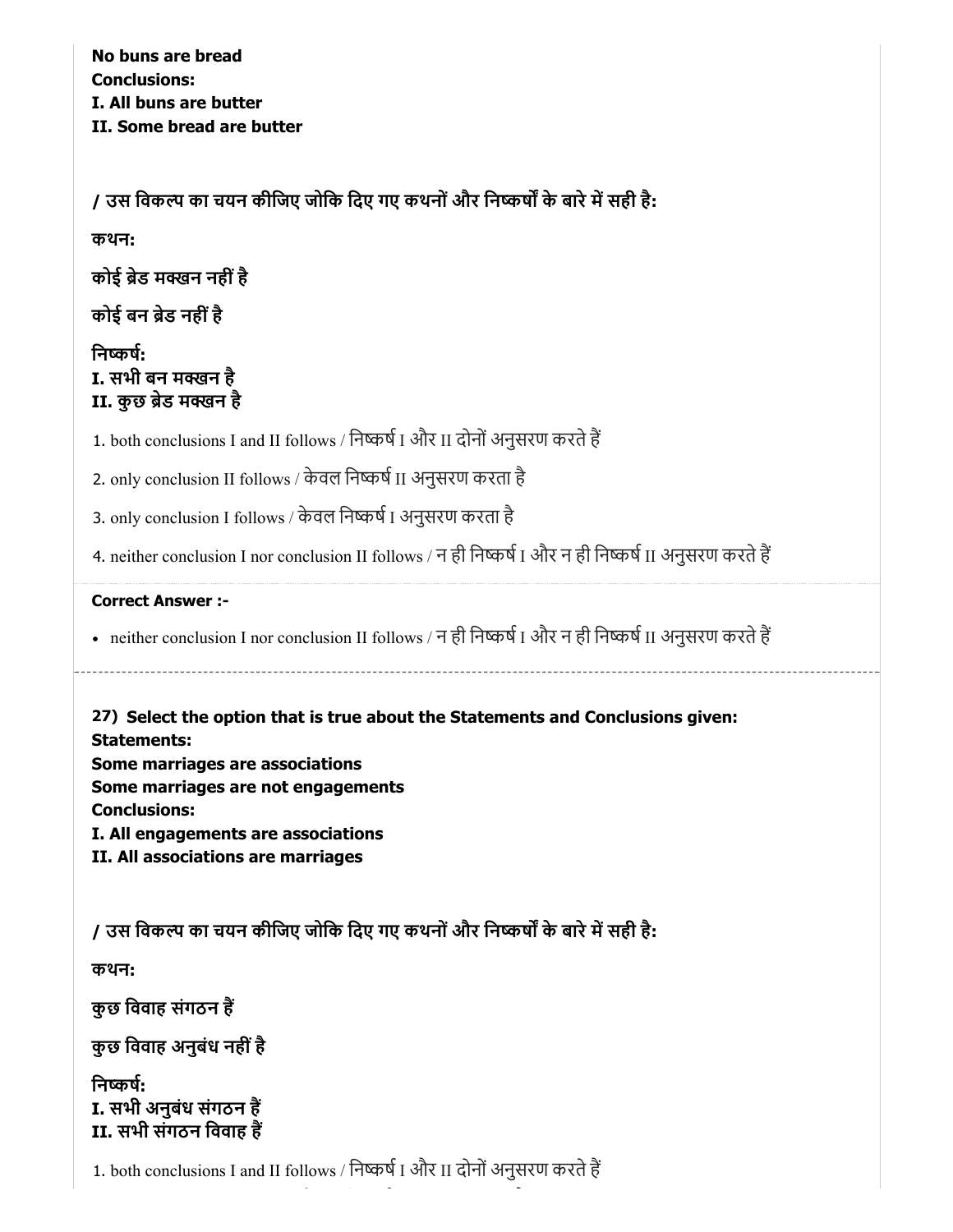2. only conclusion II follows / केवल निष्कर्ष II अनुसरण करता है

3. only conclusion I follows / केवल निष्कर्ष I अनुसरण करता है

4. neither conclusion I nor conclusion II follows / न ही निष्कर्ष I और न ही निष्कर्ष II अनुसरण करते हैं

### Correct Answer :-

• neither conclusion I nor conclusion II follows / न ही निष्कर्ष I और न ही निष्कर्ष II अनुसरण करते हैं

28) Select the option that is true about the Statements and Conclusions given: Statements: Some detergents are soaps All soaps are powders Conclusions: I. Some detergents are powders II. All soaps are detergents

/ उस विकल्प का चयन कीजिए जोकि दिए गए कथनों और निष्कर्षों के बारे में सही है:

कथन:

कुछ डिटर्जेंट साबुन है

सभी साबुन पाउडर ह

निष्कर्ष: I. कुछ डिटर्जेंट पाउडर हैं II. सभी साबुन डिटर्जेंट हैं

1. both conclusions I and II follows / निष्कर्ष I और II दोनों अनुसरण करते हैं

2. only conclusion II follows / केवल निष्कर्ष II अनुसरण करता है

3. only conclusion I follows / केवल निष्कर्ष I अनुसरण करता है

4. neither conclusion I nor conclusion II follows / न ही निष्कर्ष I और न ही निष्कर्ष II अनुसरण करते हैं

# Correct Answer :-

• only conclusion I follows / केवल निष्कर्ष I अनुसरण करता है

# 29) The Dachigam Wildlife Sanctuary is in / दाचीगाम वन्यजीव अभयारण्य निम्न राज्य में स्थित है:

- 1. Jammu & Kashmir / जमूएवं कमीर
- 2. Himachal Pradesh / िहमाचल देश
- 3. Karnataka / कनाटक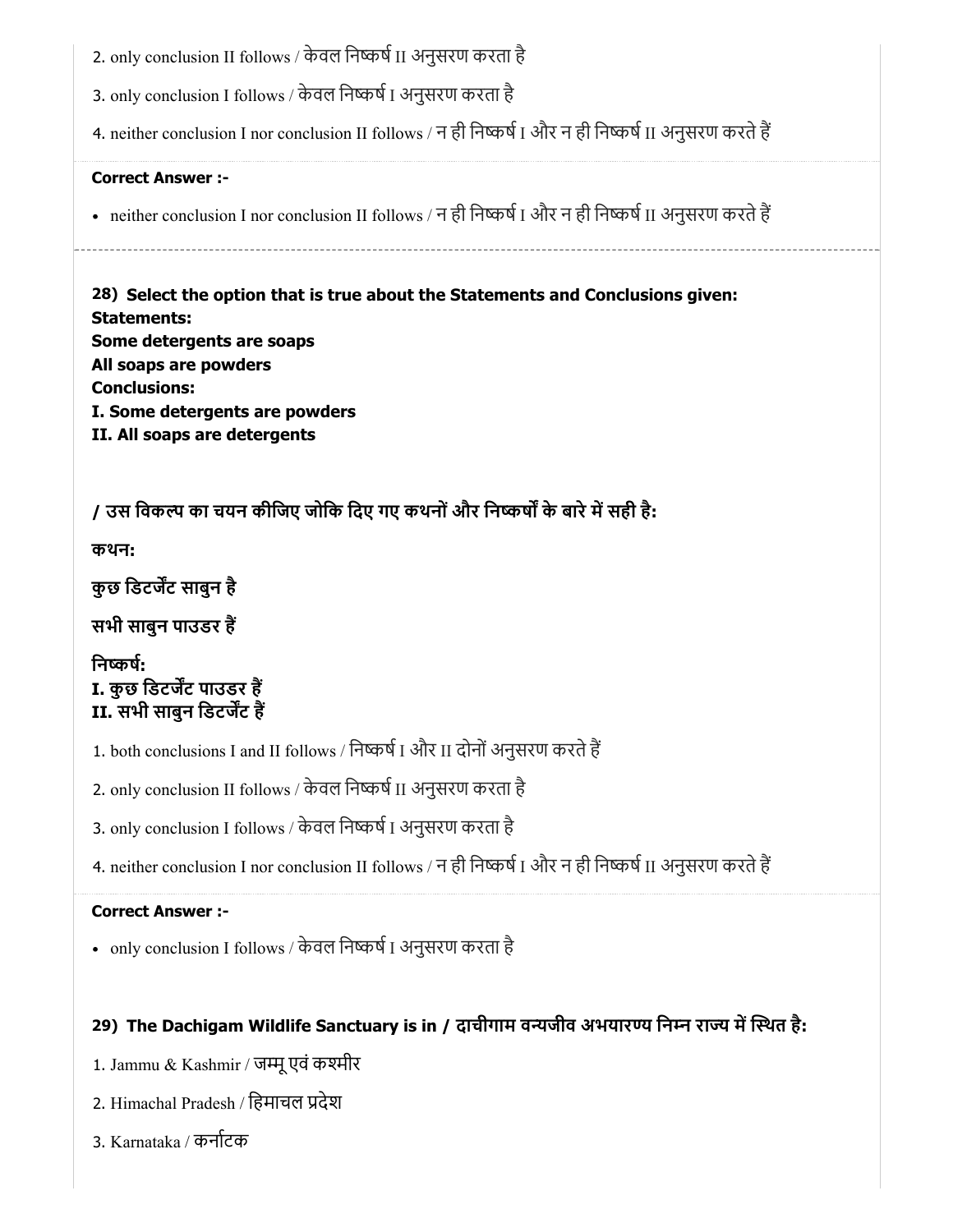| 4. Assam / असम                                                                                                                                                               |
|------------------------------------------------------------------------------------------------------------------------------------------------------------------------------|
| <b>Correct Answer :-</b>                                                                                                                                                     |
| • Jammu & Kashmir / जम्मू एवं कश्मीर                                                                                                                                         |
| 30) If MOTHER is coded LNSGDQ, then how is GRANDSON coded? / यदि MOTHER को<br>LNSGDQ से कोडित किया जाता है, तो GRANDSON को कैसे कोडित किया जायेगा?<br>1. FQBMCRNM            |
| 2. FQZMCRNM                                                                                                                                                                  |
| 3. FQZMCTNP                                                                                                                                                                  |
| 4. FQZMCRNP                                                                                                                                                                  |
| <b>Correct Answer :-</b>                                                                                                                                                     |
| • FQZMCRNM                                                                                                                                                                   |
| 31) What major status did India gain on May 18, 1974? / 18 मई, 1974 को भारत को क्या प्रमुख दर्जा दिया गया<br>था?<br>1. Nuclear Power / परमाणु शक्ति<br>2. Republic / गणतंत्र |
| 3. Highest populated country / सर्वोच्च आबादी वाला देश                                                                                                                       |
|                                                                                                                                                                              |
| 4. Sovereign State / प्रभुत्ता संपन्न राज्य                                                                                                                                  |
| <b>Correct Answer :-</b>                                                                                                                                                     |
| • Nuclear Power / परमाणु शक्ति                                                                                                                                               |
| 32) Complete the series choosing the missing number: / लुप्त संख्या चुनकर श्रृंखला को पूरा कीजिए:                                                                            |
| $11, 12, 17, 18, 23, 24, \underline{\hspace{1cm}}$                                                                                                                           |
| 1.12                                                                                                                                                                         |
| 2.29<br>3.35                                                                                                                                                                 |
| 4.30                                                                                                                                                                         |

### Correct Answer :-

• 29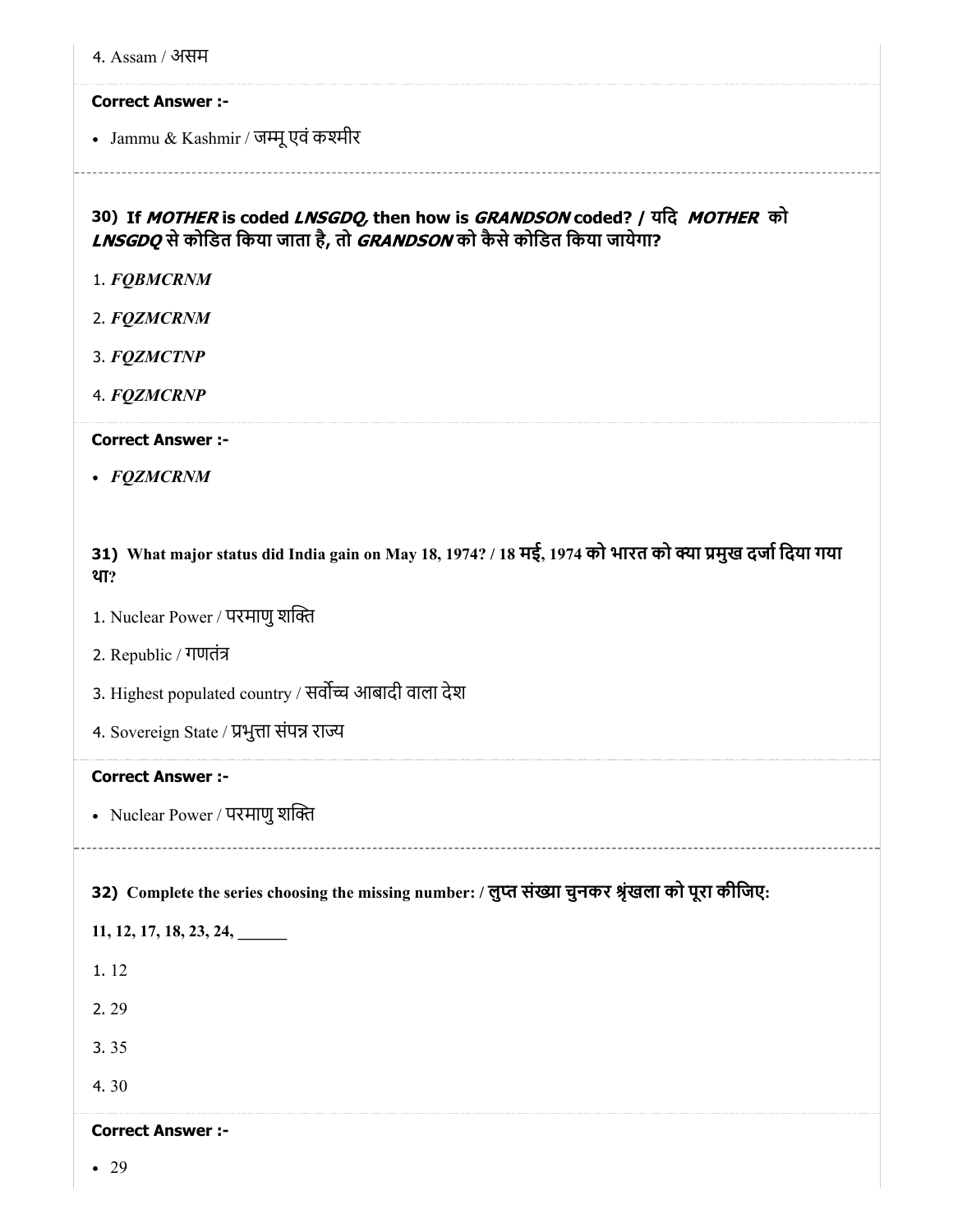| 33) Complete the series choosing the missing number: / लुप्त संख्या चुनकर श्रृंखला को पूरा कीजिए:                                                                                 |
|-----------------------------------------------------------------------------------------------------------------------------------------------------------------------------------|
| 6, 13, 28, 59,                                                                                                                                                                    |
| 1.122                                                                                                                                                                             |
| 2.118                                                                                                                                                                             |
| 3.120                                                                                                                                                                             |
| 4.121                                                                                                                                                                             |
| <b>Correct Answer :-</b>                                                                                                                                                          |
| $-122$                                                                                                                                                                            |
| 34) The series given below contains a sequence of numbers. Identify the incorrect combination: / नीचे दी गई<br>श्रृंखला में, संख्याओं का एक क्रम उपस्थित हैं। गलत संयोजन पहचानिए: |
| 0, 8, 24, 60, 120, 210                                                                                                                                                            |
| 1.24                                                                                                                                                                              |
| 2.0                                                                                                                                                                               |
| 3.8                                                                                                                                                                               |
| 4.120                                                                                                                                                                             |
| <b>Correct Answer :-</b>                                                                                                                                                          |
| $\bullet$ 8                                                                                                                                                                       |
| 35) The series given below contains a sequence of numbers. Identify the incorrect combination: / नीचे दी गई<br>श्रृंखला में, संख्याओं का एक क्रम उपस्थित हैं। गलत संयोजन पहचानिए: |
| 1,8,27,64,125,215                                                                                                                                                                 |
| 1.215                                                                                                                                                                             |
| 2.1                                                                                                                                                                               |
| 3.125                                                                                                                                                                             |
| 4.64                                                                                                                                                                              |
| <b>Correct Answer :-</b>                                                                                                                                                          |
| $-215$                                                                                                                                                                            |
|                                                                                                                                                                                   |
|                                                                                                                                                                                   |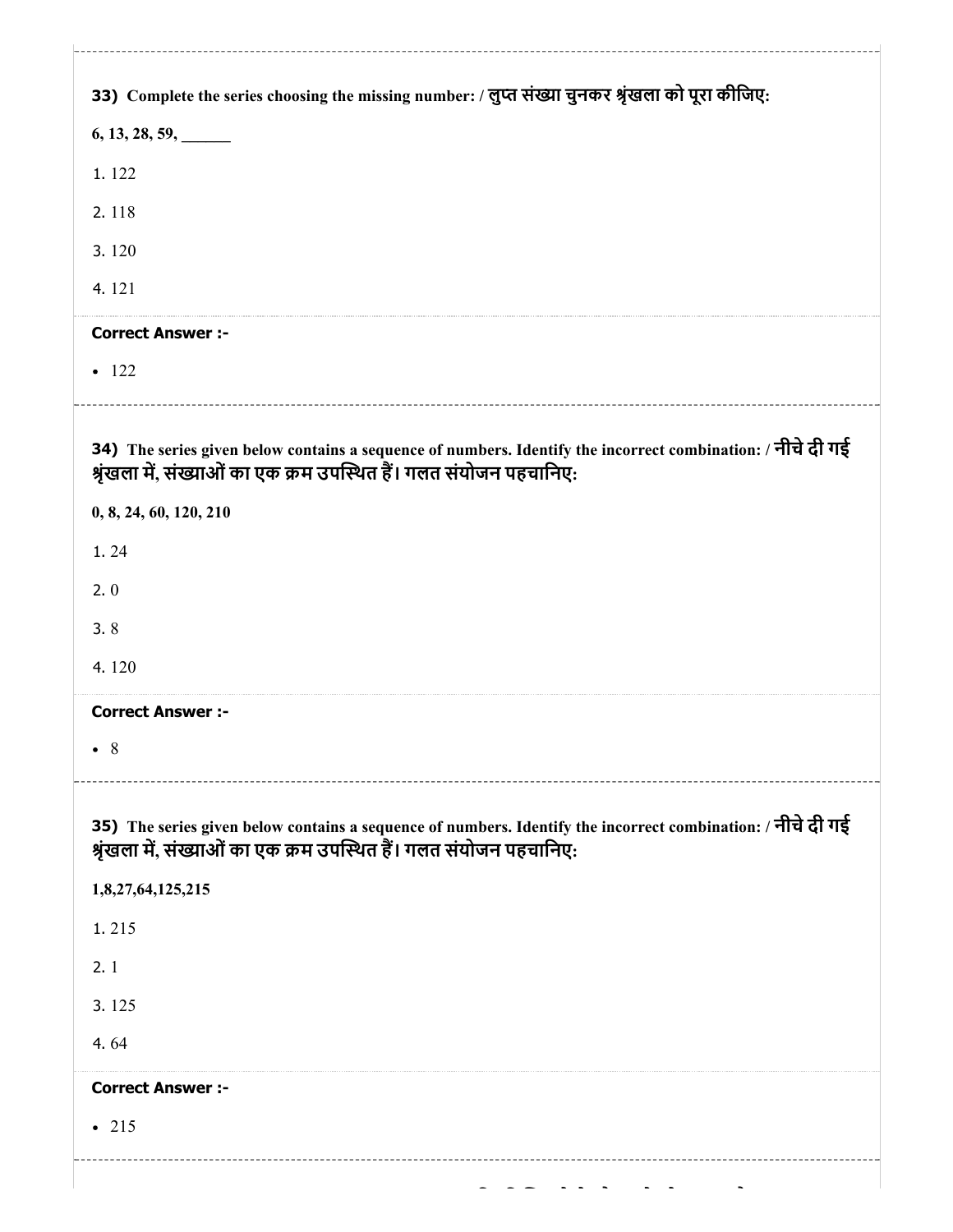| 36) Who among the following is a maestro of Sarod? / निम्नलिखित में से कौन सरोद के उस्ताद हैं?                                                                                  |
|---------------------------------------------------------------------------------------------------------------------------------------------------------------------------------|
| 1. Nikhil Ghosh / निखिल घोष                                                                                                                                                     |
| 2. Amjad Ali Khan / अमजद अली खान                                                                                                                                                |
| 3. Alla Rakha Khan / अल्ला रखा खान                                                                                                                                              |
| 4. Hari Prasad Chaurasia / हरि प्रसाद चौरसिया                                                                                                                                   |
| <b>Correct Answer :-</b>                                                                                                                                                        |
| • Amjad Ali Khan / अमजद अली खान                                                                                                                                                 |
| 37) Dr. Raja Ramanna has distinguished himself in the field of / डॉक्टर राजा रमन्ना ने स्वयं को<br>इस क्षेत्र में प्रतिष्ठित किया है:                                           |
| 1. Horticulture / बागवानी                                                                                                                                                       |
| 2. Agriculture / कृषि                                                                                                                                                           |
| 3. Writing / लेखन                                                                                                                                                               |
| 4. Nuclear science / परमाणु विज्ञान                                                                                                                                             |
| <b>Correct Answer :-</b>                                                                                                                                                        |
| • Nuclear science / परमाणु विज्ञान                                                                                                                                              |
|                                                                                                                                                                                 |
| 38) Complete the series choosing the missing number: / लुप्त संख्या चुनकर श्रृंखला को पूरा कीजिए:                                                                               |
| 400, 441, 484,                                                                                                                                                                  |
| 1.535                                                                                                                                                                           |
| 2.530                                                                                                                                                                           |
| 3.529                                                                                                                                                                           |
| 4.527                                                                                                                                                                           |
| <b>Correct Answer :-</b>                                                                                                                                                        |
| • 529                                                                                                                                                                           |
| 39) Select the option that is true about the Statements and Conclusions given:<br><b>Statements:</b><br>No coats are shoes<br>Some sandals are not shoes<br><b>Conclusions:</b> |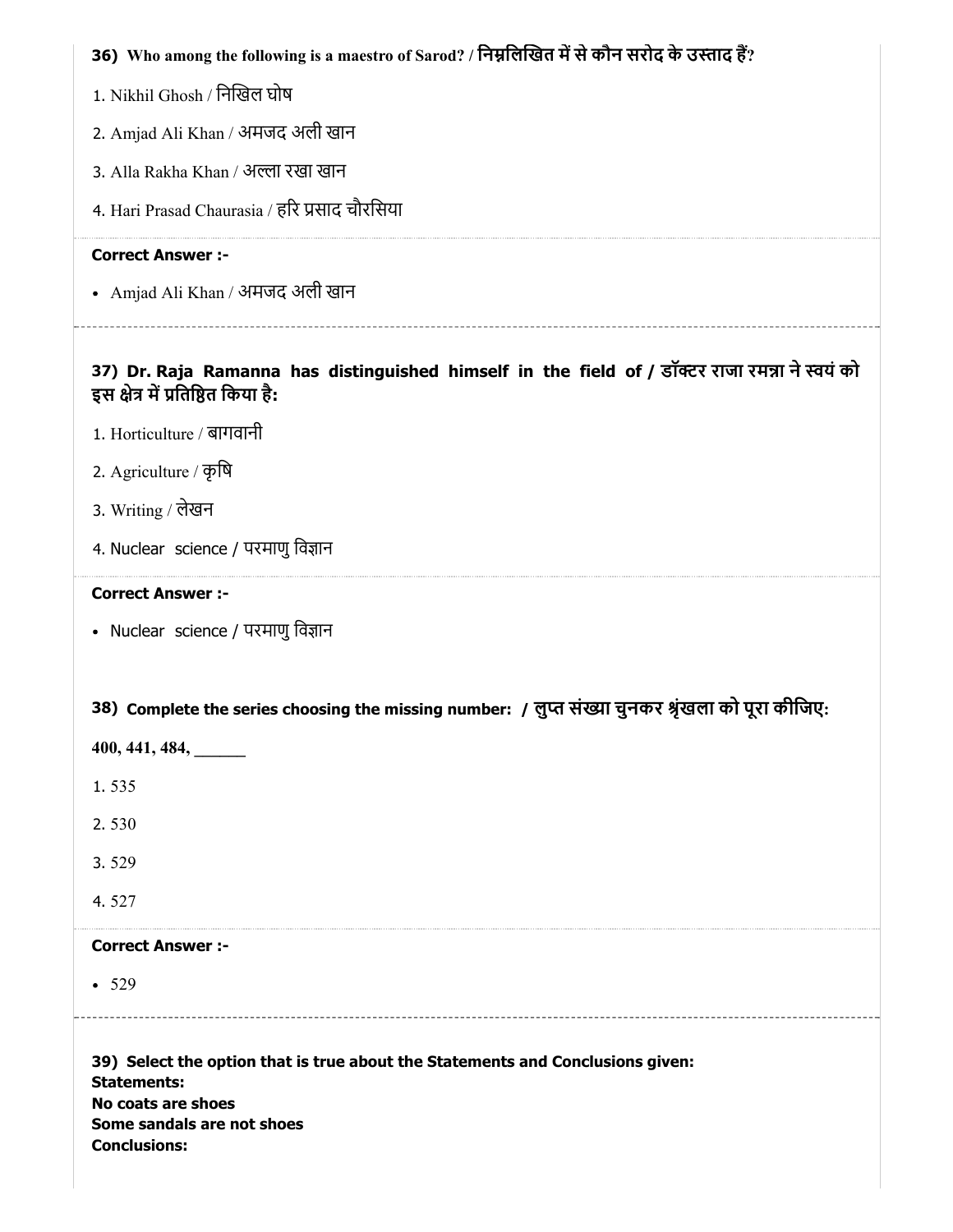### I. Some sandals are coats II. All coats are sandals

/ उस विकल्प का चयन कीजिए जोकि दिए गए कथनों और निष्कर्षों के बारे में सही है:

कथन:

कोई कोट जूते नहीं है

कुछ सैंडल जूते नहीं है

निष्कर्ष: I. कुछ सैंडल कोट हैं II. सभी कोट सैंडल हैं

1. both conclusions I and II follows / निष्कर्ष I और II दोनों अनुसरण करते हैं

2. only conclusion II follows / केवल निष्कर्ष II अनुसरण करता है

3. only conclusion I follows / केवल निष्कर्ष I अनुसरण करता है

4. neither conclusion I nor conclusion II follows / न ही निष्कर्ष I और न ही निष्कर्ष II अनुसरण करते हैं

# Correct Answer :-

• neither conclusion I nor conclusion II follows / न ही निष्कर्ष I और न ही निष्कर्ष II अनुसरण करते हैं

40) The jumbled letters of words are given below. Each letter has been numbered. Choose the option which gives the correct order of the letters as indicated by the / शब्द के अव्यवस्थित अक्षर नीचे दिए गए हैं। प्रत्येक अक्षर को संख्याकित किया गया है। शब्द के निर्माण के लिए उस विकल्प का चयन कीजिए जो संख्याओं द्वारा अक्षरों के सही क्रम को देता है।

A E H R G N

- 1 2 3 4 5 6
- 1. 6, 1, 5, 3, 4, 2
- 2. 5, 3, 1, 4, 2, 6
- 3. 4, 1, 5, 3, 2, 6
- 4. 3, 1, 6, 5, 2, 4

### Correct Answer :-

 $\bullet$  3, 1, 6, 5, 2, 4

Topic:- Mental Ability and Mental Aptitude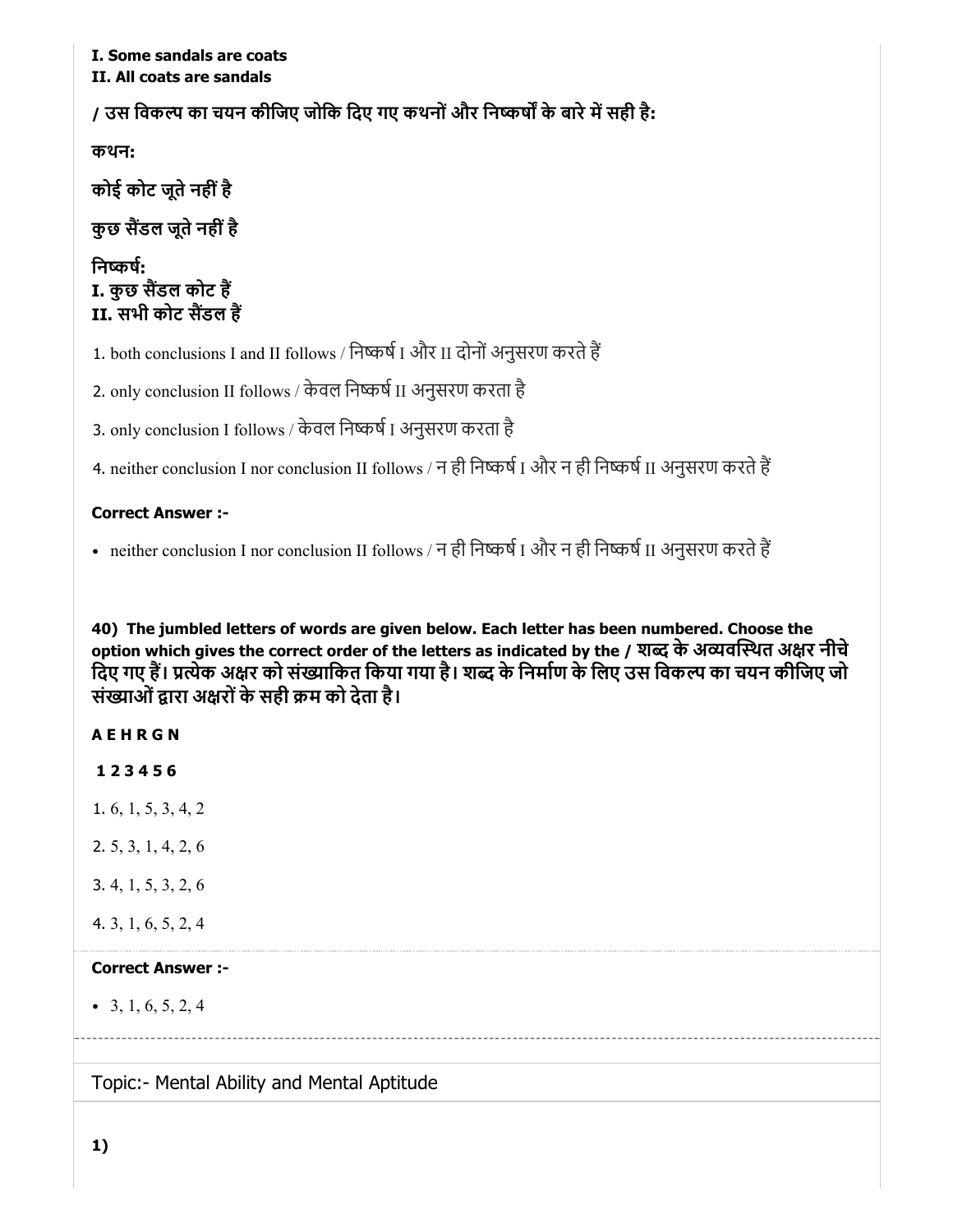The sides of a triangle are in the ratio  $\frac{1}{2}$ :  $\frac{1}{3}$ :  $\frac{1}{5}$ ; and its perimeter is 155 cm. What is the difference between the smallest and the largest sides? / त्रिकोण की भुजाएं  $\frac{1}{2}$ :  $\frac{1}{3}$ :  $\frac{1}{5}$ ; अनुपात में हैं और उसकी परिमाप 155 सेमी है। लघुतम और महत्तम भुजाओं के बीच अंतर कितना है? 1. 60 cm / 60 सेमी 2. 45 cm / 45 सेमी 3. 100 cm / 100 सेमी 4. 90 cm / 90 सेमी Correct Answer :- 45 cm / 45 सेमी 2) In the sequence shown below, which figure comes next? / नीचे दिये गये क्रम में, अगली आकृति कौन सी आयेगी?

ü

iii

iv

1.

2.

3.





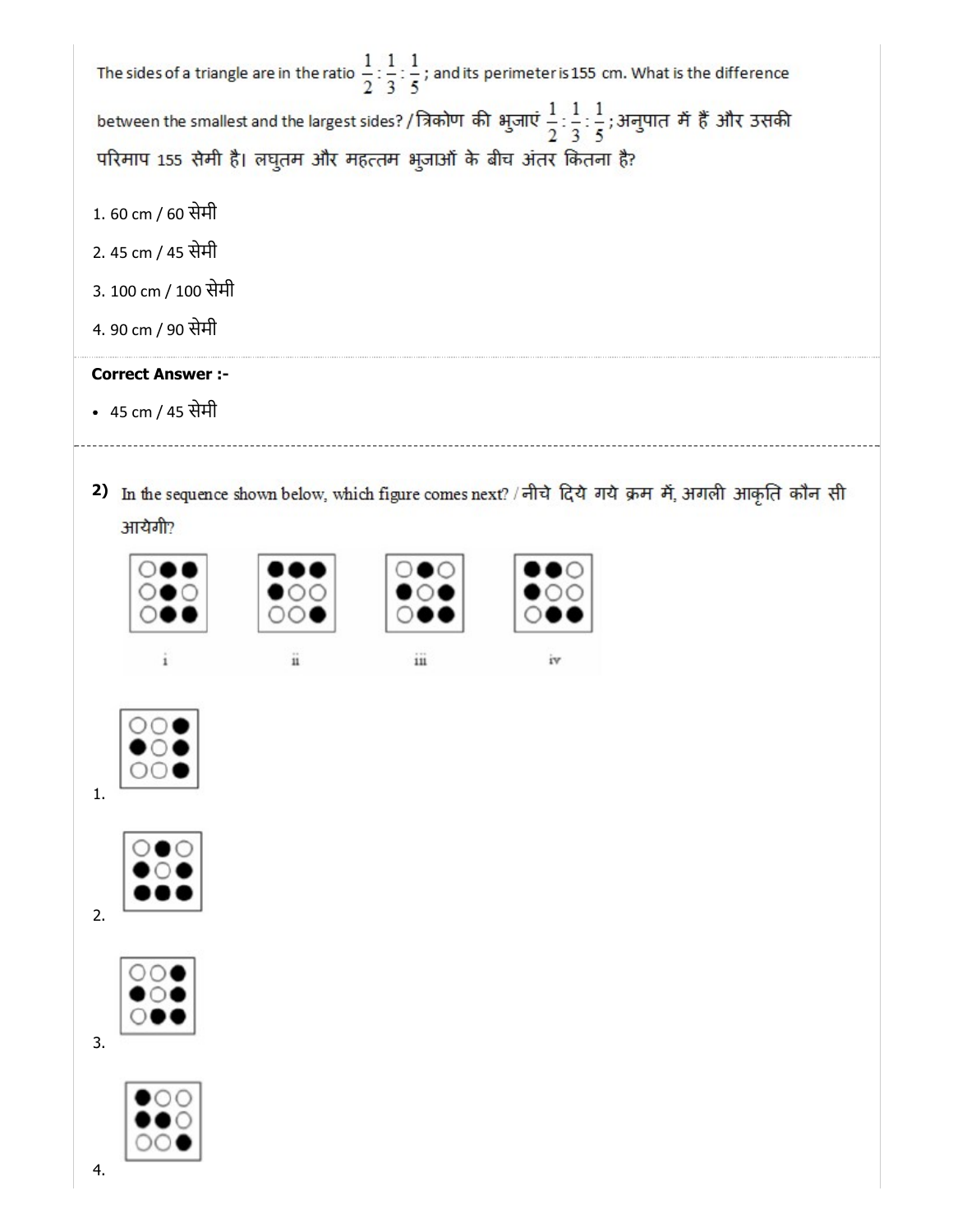| <b>Correct Answer :-</b>                                 |                                                                                                                                                                                       |
|----------------------------------------------------------|---------------------------------------------------------------------------------------------------------------------------------------------------------------------------------------|
|                                                          |                                                                                                                                                                                       |
| 3)                                                       | A clerk works 4 $\frac{1}{2}$ hr in the morning and 2 $\frac{1}{4}$ hr in the afternoon. For how many hours does she work                                                             |
| घंटे कार्य करती है?                                      | each day? / एक लिपिक प्रात: मैं 4 $\frac{1}{2}$ घंटे और दोपहर मैं 2 $\frac{1}{4}$ घंटे कार्य करती है। प्रति दिन वह कितने                                                              |
| $6\frac{3}{4}$                                           |                                                                                                                                                                                       |
| $\begin{array}{c} 3 \\ 8 \overline{4} \end{array}$<br>2. |                                                                                                                                                                                       |
| $9\frac{3}{4}$<br>3.                                     |                                                                                                                                                                                       |
| $7\frac{3}{4}$<br>4.                                     |                                                                                                                                                                                       |
| <b>Correct Answer :-</b>                                 |                                                                                                                                                                                       |
| $6\frac{3}{7}$                                           |                                                                                                                                                                                       |
| 4)                                                       | If the following two squares shown below overlap, which one of the following options is formed? / यदि<br>निम्न दो वर्ग अतिव्यापित होते हैं, तो निम्न में से कौन सा एक विकल्प बनता है? |
|                                                          |                                                                                                                                                                                       |
| 1.                                                       |                                                                                                                                                                                       |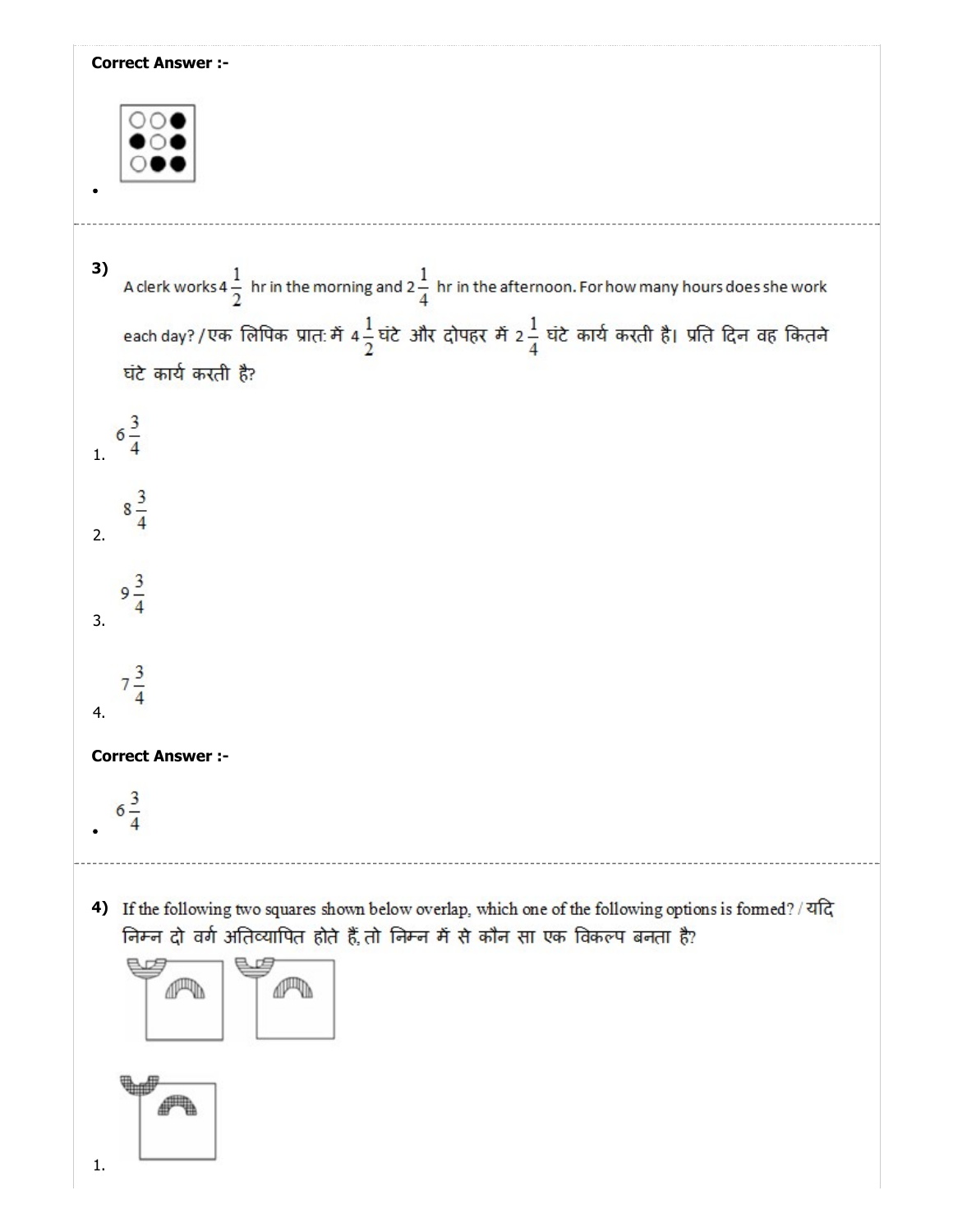

# Correct Answer :-



5) In the sequence shown below, which figure comes next? / नीचे दिये गये क्रम में, अगली आकृति कौन सी आयेगी?

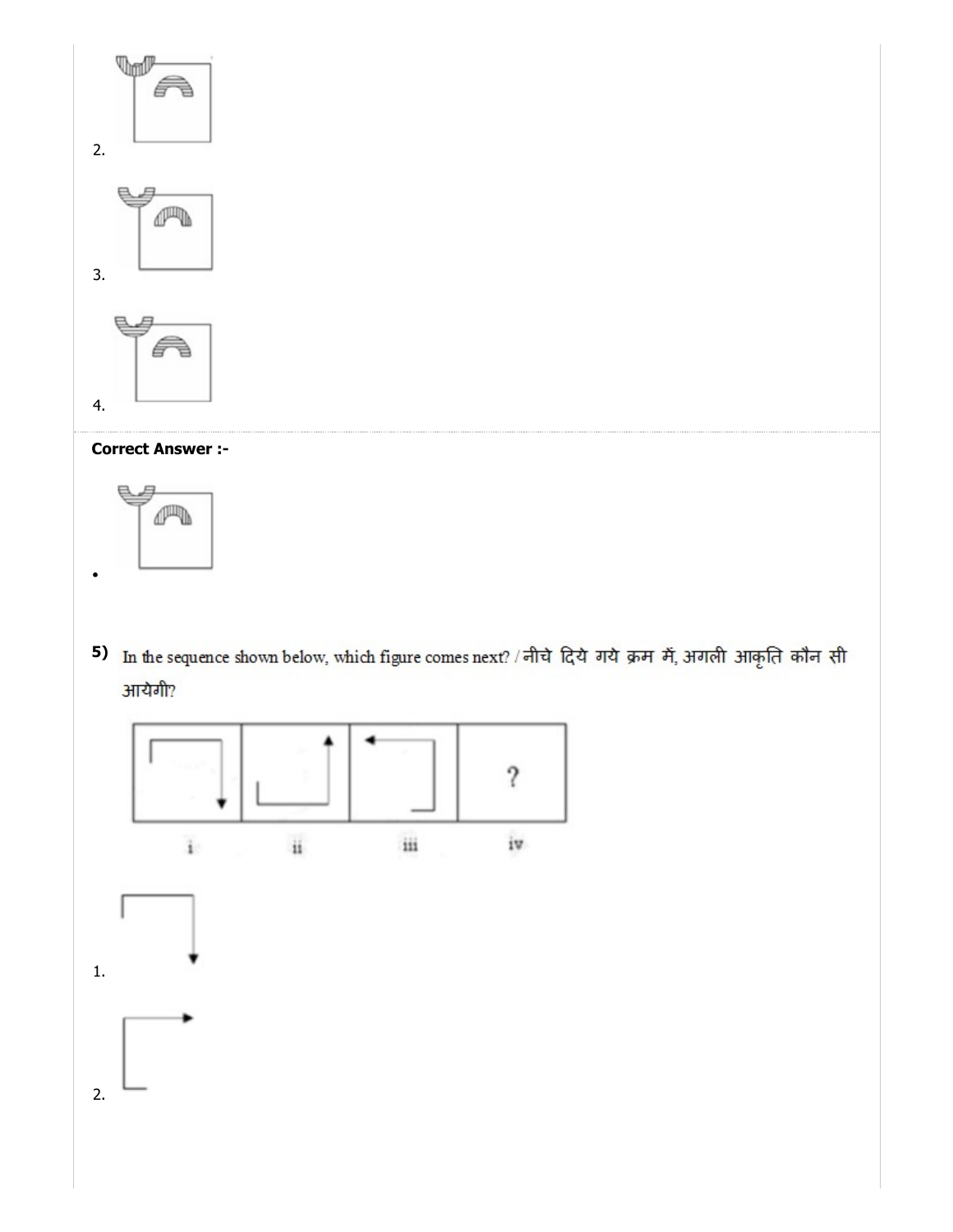| 3.                                                                                                                                                                                                                                                                                                                                                                                                                                       |
|------------------------------------------------------------------------------------------------------------------------------------------------------------------------------------------------------------------------------------------------------------------------------------------------------------------------------------------------------------------------------------------------------------------------------------------|
| 4.                                                                                                                                                                                                                                                                                                                                                                                                                                       |
| <b>Correct Answer :-</b>                                                                                                                                                                                                                                                                                                                                                                                                                 |
|                                                                                                                                                                                                                                                                                                                                                                                                                                          |
| 6) The average age of class A with 20 students is 16. The average age of Class B with 20 students is 15<br>and the average age of Class C with 20 students is 17. Find the average age of class A, B and C combined.<br>/ 20 छात्रों के साथ कक्षा A की औसत आयु 16 है। 20 छात्रों के साथ कक्षा B की औसत आयु 15 है और 20 छात्रों के<br>साथ कक्षा $\bf C$ की औसत आयु 17 है। कक्षा $\bf A$ , B और $\bf C$ की संयुक्त में औसत आयु ज्ञात करें। |
| 1. 15 yrs / 15 वर्ष                                                                                                                                                                                                                                                                                                                                                                                                                      |
| 2. 16 yrs / 16 वर्ष                                                                                                                                                                                                                                                                                                                                                                                                                      |
| 3. 13 yrs / 13 वर्ष                                                                                                                                                                                                                                                                                                                                                                                                                      |
| 4. 14 yrs / 14 वर्ष                                                                                                                                                                                                                                                                                                                                                                                                                      |
| <b>Correct Answer :-</b>                                                                                                                                                                                                                                                                                                                                                                                                                 |
| • 16 yrs / 16 $\overline{d}$                                                                                                                                                                                                                                                                                                                                                                                                             |
| 7) Three friends A, B and C start running around a circular stadium and complete a single round in 24,<br>36 and 20 seconds, respectively. After how many minutes will they meet again at the starting point? / तीन<br>दोस्त A, B और C एक गोलाकार स्टेडियम के आसपास दौड़ते हैं और एक पूरा चक्कर क्रमश: 24, 36 और 20<br>सेकंड में करते हैं। कितने मिनट बाद वो शुरूआती बिंदु पर मिलेंगे?                                                   |
| 1. 12 minutes / 12 मिनट                                                                                                                                                                                                                                                                                                                                                                                                                  |
| 2. 5 minutes / 5 मिनट                                                                                                                                                                                                                                                                                                                                                                                                                    |
| 3. 3 minutes / 3 मिनट                                                                                                                                                                                                                                                                                                                                                                                                                    |

4. 6 minutes / 6 िमनट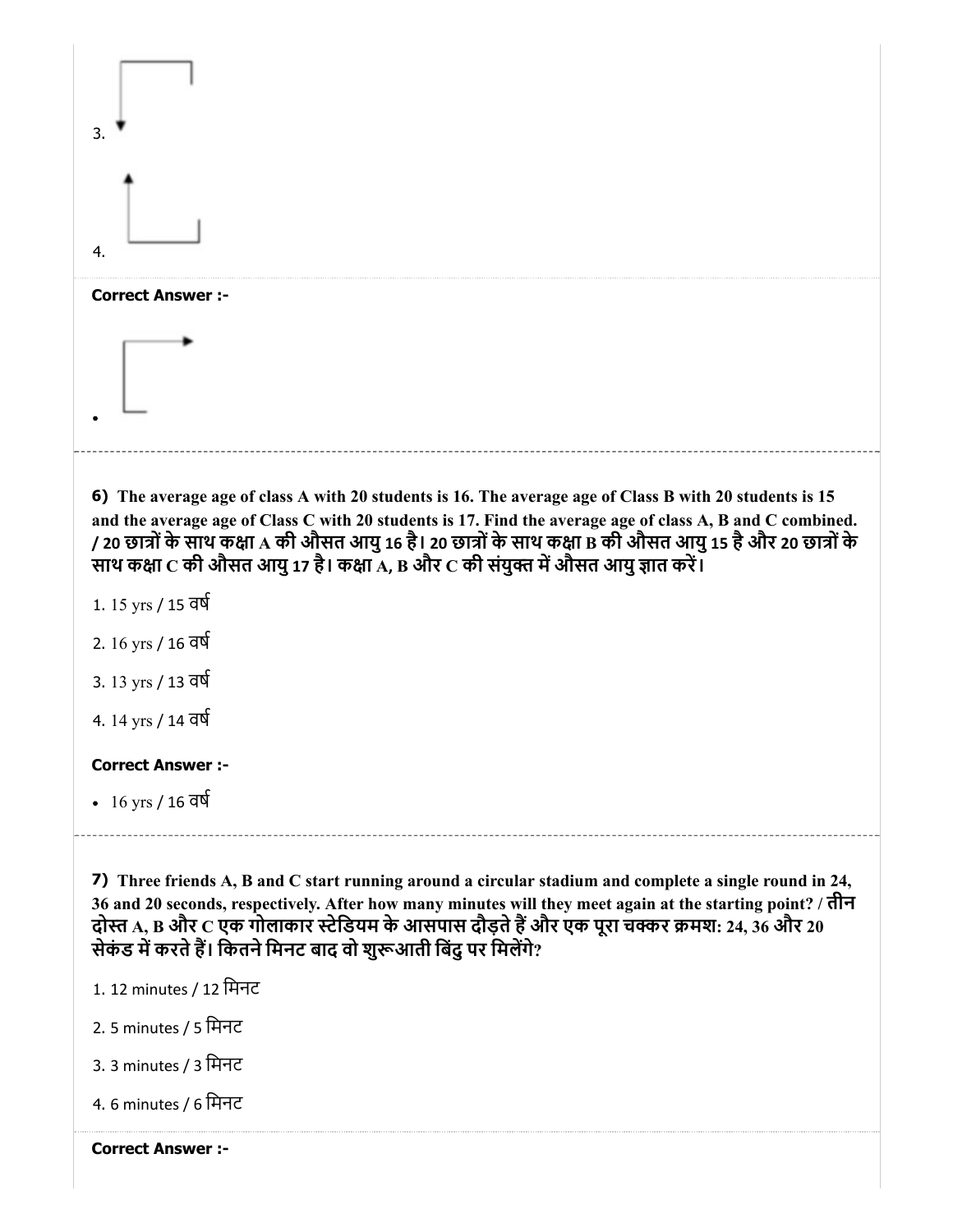8) Radha and Sangeeta together can complete a piece of work in 10 days. Sangeeta and Poonam can complete the same work in 12 days, while Radha and Poonam can complete it together in 15 days. In how many days can Poonam working alone complete the task? / राधा और संगीता दोनों एक साथ एक कार्य को 10 दिनों में कर सकती हैं। संगीता और पूनम उसी कार्य को 12 दिनों में पूर्ण कर सकती हैं, जबकि राधा और पूनम दोनों एक साथ उसे 15 दिनों में पूर्ण कर सकती हैं। पूनम कार्य को अकेले कितने दिनों में पूर्ण कर सकती हैं?

1. 64 days / 64 िदन

2. 37 days / 37 िदन

3. 40 days / 40 िदन

4. 56 days / 56 िदन

Correct Answer :-

• 40 days / 40 दिन

9) Dilip picks 19 cards from a pack of well-shuffled cards of which ten are red and nine are black. If there are twice as many hearts as clubs; and thrice as many diamonds as clubs; find the number of spades in the set / दिलीप ने अच्छी तरह से फेंटे पत्तों के पैक से 19 पत्ते चुनें, जिसमें से दस लाल हैं और नौ काले हैं। यदि पान के पत्ते, चिड़ी के पत्ते से दोगुने हैं, और ईंट के पत्ते चिड़ी के पत्ते से तीन गुना हैं तो सेट में हुकुम के पत्तों की संख्या ज्ञात करें।

1. 6

2. 7

3. 5

4. 4

Correct Answer :-

 $\bullet$  7

10) Find the value of (12 x 12) +(2 x 12 x 15) + (15 x 15) / (12 x 12) +(2 x 12 x 15) + (15 x 15) का मान ज्ञात कीिजए।

1. 529

2. 629

3. 429

4. 729

Correct Answer :-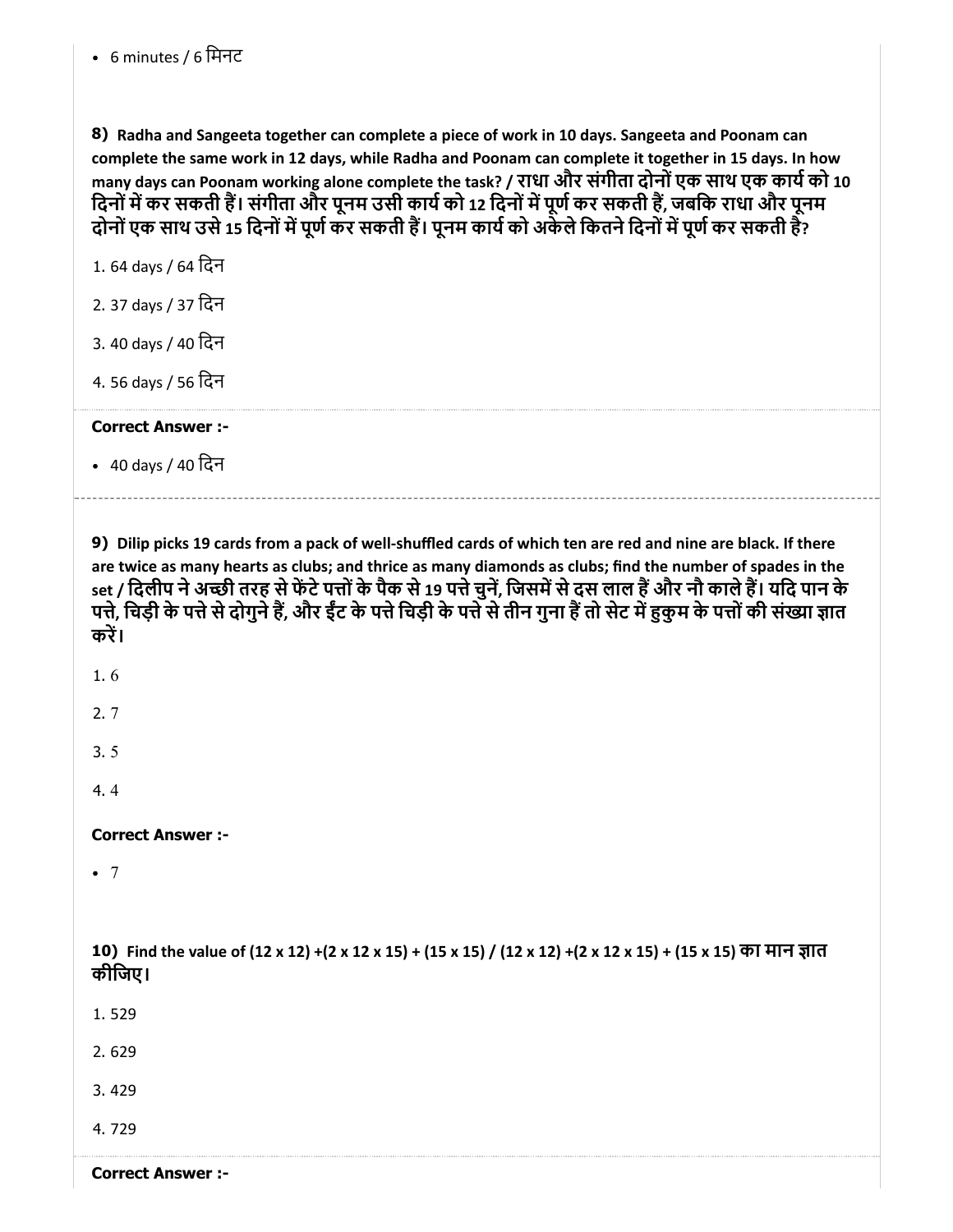| 11) In a group of 15 workers, 5 are good at both plumping and wood work, 3 workers are good only at<br>woodwork, and 3 are not good at both. How many of them are good at plumping? / 15 श्रमिकों के समूह में 5<br>श्रमिक मिस्त्रीगिरी और काठ के कार्य दोनों में अच्छे हैं, 3 श्रमिक केवल काठ के कार्य में अच्छे हैं और 3 दोनों कार्य<br>में अच्छे नहीं है। इनमें से मिस्त्रीगिरी में कितने अच्छे हैं? |
|--------------------------------------------------------------------------------------------------------------------------------------------------------------------------------------------------------------------------------------------------------------------------------------------------------------------------------------------------------------------------------------------------------|
| 1.5                                                                                                                                                                                                                                                                                                                                                                                                    |
| 2.9                                                                                                                                                                                                                                                                                                                                                                                                    |
| 3.7                                                                                                                                                                                                                                                                                                                                                                                                    |
| 4.4                                                                                                                                                                                                                                                                                                                                                                                                    |
| <b>Correct Answer :-</b>                                                                                                                                                                                                                                                                                                                                                                               |
| .9                                                                                                                                                                                                                                                                                                                                                                                                     |
|                                                                                                                                                                                                                                                                                                                                                                                                        |
| 12) The number of times 646 is divided by 81 so that the remainder is less than 81 is: / 646 को कितनी बार<br>81 से विभाजित किया जाता है जिससे कि शेषफल 81 से कम हो:                                                                                                                                                                                                                                    |
| 1.6                                                                                                                                                                                                                                                                                                                                                                                                    |
| 2.7                                                                                                                                                                                                                                                                                                                                                                                                    |
| 3.9                                                                                                                                                                                                                                                                                                                                                                                                    |
| 4.8                                                                                                                                                                                                                                                                                                                                                                                                    |
| <b>Correct Answer :-</b>                                                                                                                                                                                                                                                                                                                                                                               |
| $\bullet$ 7                                                                                                                                                                                                                                                                                                                                                                                            |
|                                                                                                                                                                                                                                                                                                                                                                                                        |
| 13) In 10 years, A will be twice as old as B was 10 years ago. If A is now 9 years older than B, the present<br>age of B is: / 10 वर्षों में, A 10 वर्ष पूर्व वाले B की आयु का दोगुना हो जाएगा। यदि अभी A, B से 9 वर्ष बड़ा है तो B<br>की वर्तमान आयु है:                                                                                                                                              |
| 1.37                                                                                                                                                                                                                                                                                                                                                                                                   |
| 2.41                                                                                                                                                                                                                                                                                                                                                                                                   |
| 3.35                                                                                                                                                                                                                                                                                                                                                                                                   |
| 4.39                                                                                                                                                                                                                                                                                                                                                                                                   |
| <b>Correct Answer :-</b>                                                                                                                                                                                                                                                                                                                                                                               |
| • 39                                                                                                                                                                                                                                                                                                                                                                                                   |
|                                                                                                                                                                                                                                                                                                                                                                                                        |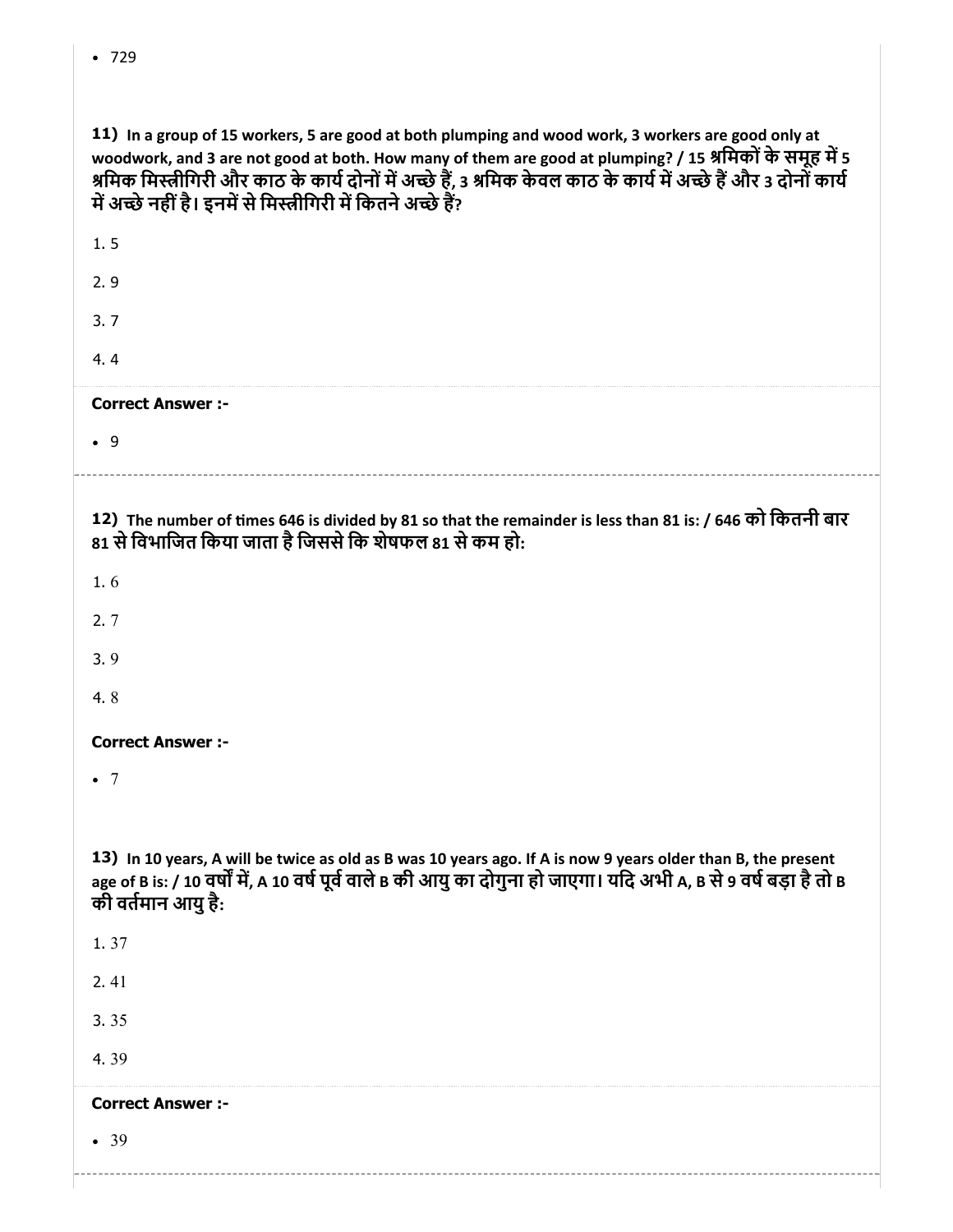|                                                   | प्रत्येक भुजा 6 गुना तक बढ़ जाती है तो वर्ग का क्षेत्रफल व्यान बढ़ता है:                                                                                                                                                                                                                                                                                                                                                                                                                                                                                |
|---------------------------------------------------|---------------------------------------------------------------------------------------------------------------------------------------------------------------------------------------------------------------------------------------------------------------------------------------------------------------------------------------------------------------------------------------------------------------------------------------------------------------------------------------------------------------------------------------------------------|
| 1. 12 times / 12 गुना                             |                                                                                                                                                                                                                                                                                                                                                                                                                                                                                                                                                         |
| 2. 36 times / 36 गुना                             |                                                                                                                                                                                                                                                                                                                                                                                                                                                                                                                                                         |
| 3. 9 times / 9 गुना                               |                                                                                                                                                                                                                                                                                                                                                                                                                                                                                                                                                         |
| 4. 30 times / 30 गुना                             |                                                                                                                                                                                                                                                                                                                                                                                                                                                                                                                                                         |
| <b>Correct Answer:-</b>                           |                                                                                                                                                                                                                                                                                                                                                                                                                                                                                                                                                         |
| • 36 times / 36 गुना                              |                                                                                                                                                                                                                                                                                                                                                                                                                                                                                                                                                         |
|                                                   | 15) The population of a city increases by 4 % every year. If the population this year is 6,24,000; then the<br>population of the previous year was ___________. / एक शहर की जनसंख्या प्रत्येक वर्ष 4 % से बढ़ती है। यदि इस<br>वर्ष यह जनसंख्या 6,24,000 है तो पिछले वर्ष की जनसंख्या _____ थी।                                                                                                                                                                                                                                                          |
| 1.5,99,040                                        |                                                                                                                                                                                                                                                                                                                                                                                                                                                                                                                                                         |
| 2.6,20,000                                        |                                                                                                                                                                                                                                                                                                                                                                                                                                                                                                                                                         |
| 3.5,80,000                                        |                                                                                                                                                                                                                                                                                                                                                                                                                                                                                                                                                         |
| 4.60,000                                          |                                                                                                                                                                                                                                                                                                                                                                                                                                                                                                                                                         |
| <b>Correct Answer :-</b>                          |                                                                                                                                                                                                                                                                                                                                                                                                                                                                                                                                                         |
| $\cdot$ 5,99,040                                  |                                                                                                                                                                                                                                                                                                                                                                                                                                                                                                                                                         |
| तो पिता की आयु क्या है?                           | 16) Seeta and Geeta are twins. The average age of their family, which consists of a mother and a father, is<br>23 years. If one twin is excluded, then the average age of the remaining three members, 4 months hence,<br>will be 27 years. What is the age of father, if he is four years older to the mother? / सीता और गीता जुड़वां हैं।<br>उनके परिवार की औसत आयु 23 वर्ष है जिसमें एक माता और एक पिता शामिल हैं। यदि एक जुडवां को अलग<br>कर दिया जाए तो 4 महीने पश्चात शेष तीन सदस्यों की औसत आयु 27 वर्ष होगी। यदि पिता माता से चार वर्ष बड़े हैं |
|                                                   |                                                                                                                                                                                                                                                                                                                                                                                                                                                                                                                                                         |
| 1.44 years / 44 বর্ষ                              |                                                                                                                                                                                                                                                                                                                                                                                                                                                                                                                                                         |
| 2. 36 years / 36 वर्ष                             |                                                                                                                                                                                                                                                                                                                                                                                                                                                                                                                                                         |
| 3.40 years / 40 वर्ष                              |                                                                                                                                                                                                                                                                                                                                                                                                                                                                                                                                                         |
|                                                   |                                                                                                                                                                                                                                                                                                                                                                                                                                                                                                                                                         |
| 4. 32 years / 32 वर्ष<br><b>Correct Answer :-</b> |                                                                                                                                                                                                                                                                                                                                                                                                                                                                                                                                                         |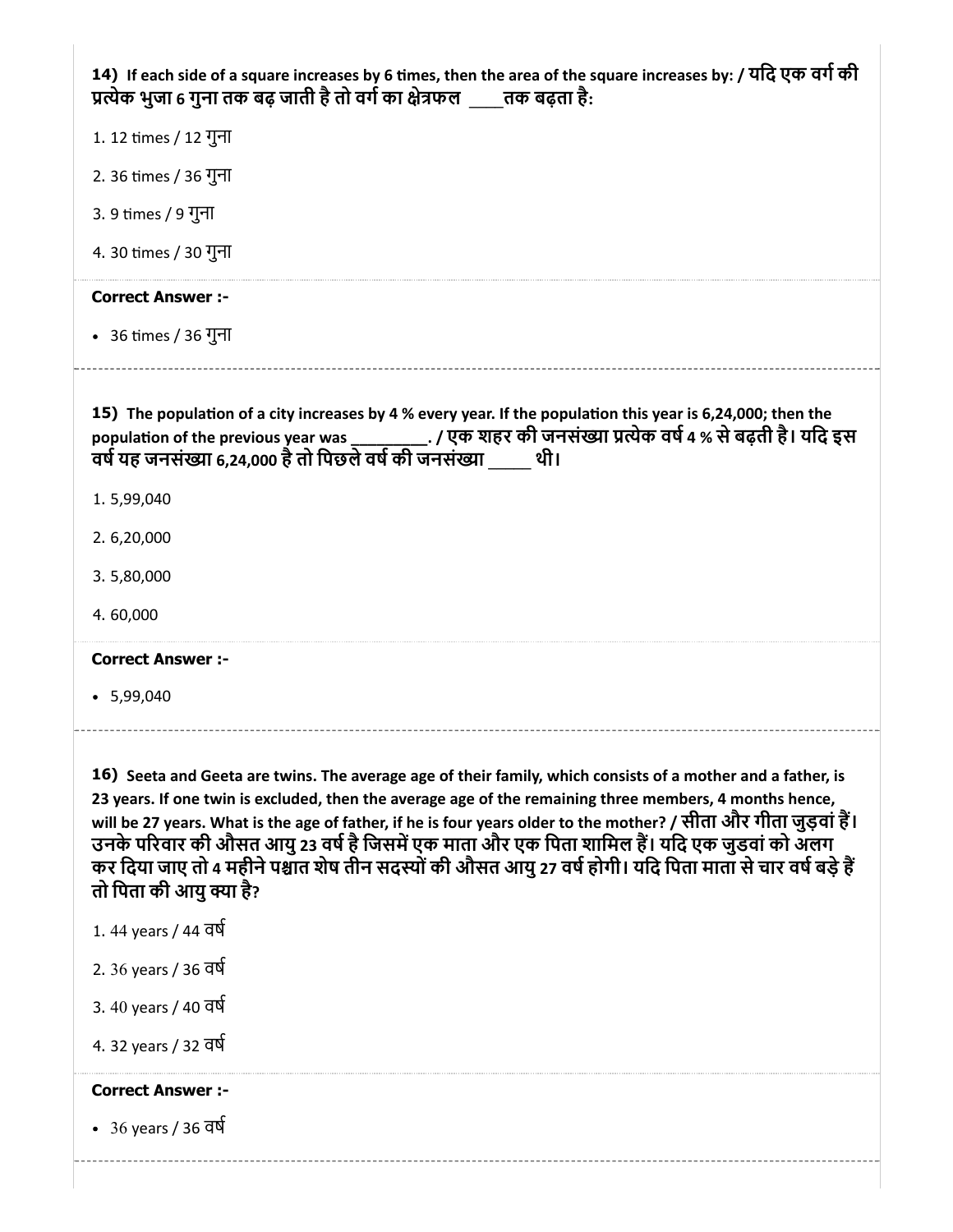17) Tap A fills a tank in six hours while Tap B fills the same tank in four hours. Both the taps together will fill 18) Suraj purchased a telephone for Rs. 1,760 and sold it to Sibin at a discount of 25 %. How much loss did the tank in \_\_\_\_\_\_\_\_\_\_. / एक टंकी को भरने में नल A को छह घंटे लगते हैं जबकि नल B को उसी टंकी को भरने में चार घंटेलगतेह। दोनोंनल टंकी को एक साथ \_\_\_\_\_\_\_\_\_ मभर दगे। 1. 2 hrs 40 min / 2 घंटे 40 मिनट 2. 2 hrs 24 min / 2 घंटे 24 मिनट 3. 3 hrs / 3 घंटे 4. 5 hrs / 5 घंटे Correct Answer :- • 2 hrs 24 min / 2 घंटे 24 मिनट Suraj have on the sale? / सूरज ने 1,760 रुपये का एक टेलीफोन खरीदा और उसे सिबिन को 25 % की छूट पर बेच दिया। विक्रय पर सूरज को कितनी हानि हुई? 1. Rs. 440 / 440 रुपये 2. Rs. 360 / 360 पये 3. Rs. 540 / 540 पये 4. Rs. 600 / 600 रुपये

### Correct Answer :-

• Rs. 440 / 440 रुपये

19) A car travels its first 100 km at 60 kmph and the next 100 km at 50 kmph. What will be the approx average speed of 200 km? / एक कार अपने पहले 100 किमी पर 60 किमी प्रति घंटा और अगले 100 किमी पर 50 किमी प्रति घंटा से चलती है। 200 किमी की लगभग औसत चाल क्या होगी?

- 1. 55 kmph / 55 किमी प्रति घंटा
- 2. 56 kmph / 56 िकमी ित घंटा
- 3. 45 kmph / 45 िकमी ित घंटा
- 4. 50 kmph / 50 िकमी ित घंटा

### Correct Answer :-

• 55 kmph / 55 किमी प्रति घंटा

20) The present ages of three persons are in the ratio of  $2:3:5$ . Ten years ago, the sum of their ages was 30. Find their present ages. / तीन व्यक्तियों की वर्तमान आयु 2 : 3 : 5 के अनुपात में है। दस वर्ष पूर्व उनकी आयु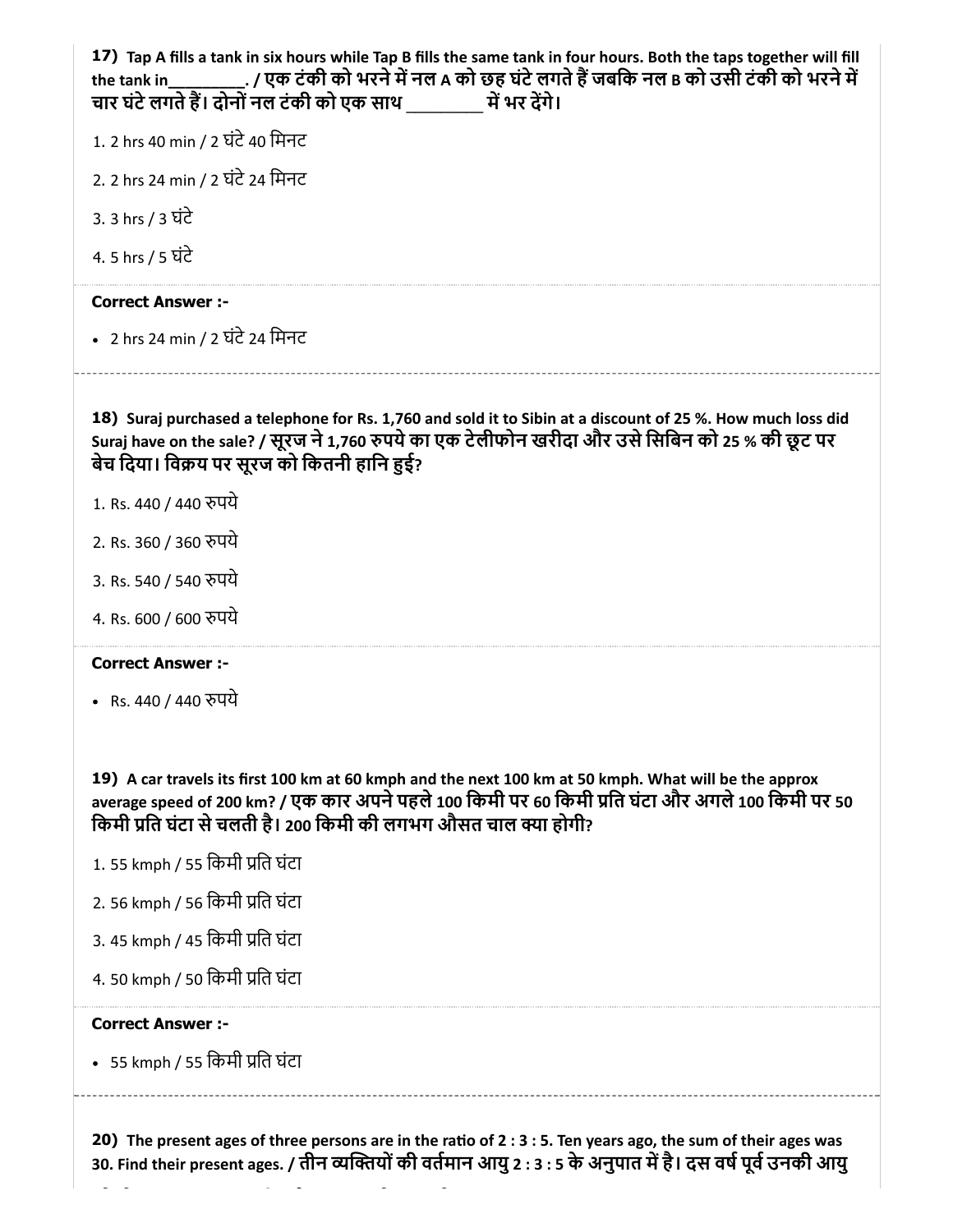# को योगफल 30 था। उनकी वर्तमान आयु को ज्ञात करें।

1. 15, 30, 45

2. 12, 18, 30

3. 6, 9, 15

4. 3, 6, 9

### Correct Answer :-

 $\cdot$  12, 18, 30

21) A man had two cell phones. He sold one for Rs. 4,000 at the loss of 20%. In order to make profit of 20% on another cell phone of the same kind, what should be the selling price of that phone? / एक व्यक्ति के पास दो सेल फोन है। उसने एक को 20% की हानि के साथ 4000 रुपये में बेच दिया। उसी प्रकार के दूसरे सेल फोन पर 20% लाभ पाने के लिए उस फोन का विक्रय मूल्य कितना होना चाहिए?

1. Rs. 6,000 / 6,000 रुपये

- 2. Rs. 8,000 / 8,000 पये
- 3. Rs. 10,000 / 10,000 पये
- 4. Rs. 5,000 / 5,000 पये

### Correct Answer :-

• Rs. 6,000 / 6,000 रुपये

22) By selling a pre-owned scooter for Rs. 2970, a man loses 10 %. To get a profit of 20 %, at what rate should he sell his scooter? / पूर्व स्वामित्व वाले स्कूटर को 2970 रुपये में बेचकर एक व्यक्ति को 10% की हानि होती है। 20% लाभ प्राप्त करने के लिए उसे अपने स्कूटर को किस दर पर बेचना चाहिए?

- 1. Rs. 3960
- 2. Rs. 3300
- 3. Rs. 3900
- 4. Rs. 3600

### Correct Answer :-

• Rs. 3960

23) A can do a work in 6 days and B can do the same in 4 days. Both of them finish the work together and get Rs. 300. What is the share of A? / A एक कार्य को 6 दिनों में कर सकता है और B उसी कार्य को 4 दिनों में कर सकता है। दोनों कार्य को एक साथ समाप्त करते हैं और 300 रुपये प्राप्त करते हैं। A का हिस्सा कितना है?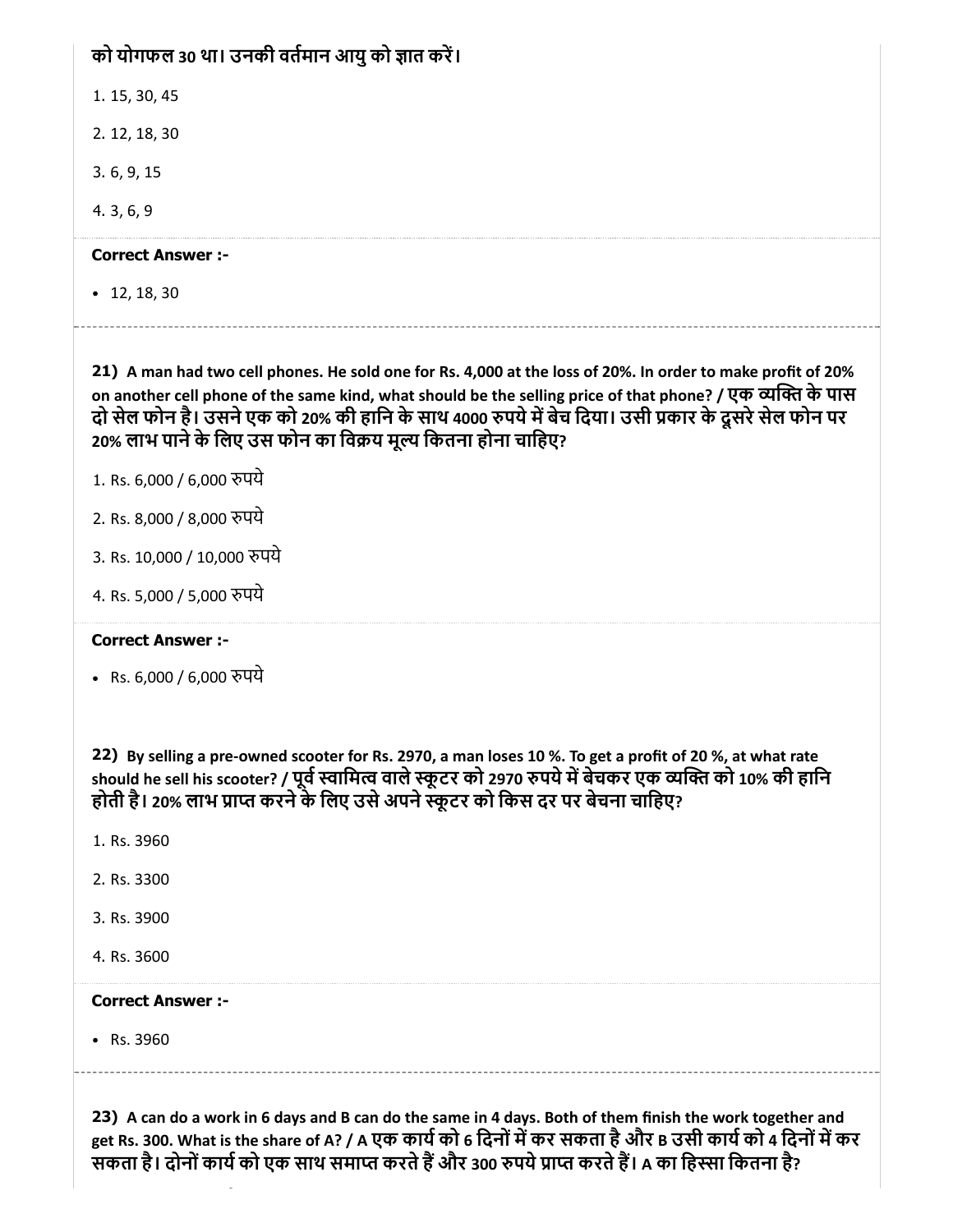| 1. Rs. 150 / 150 रुपये                                                                                                                                                                                                                                                                    |
|-------------------------------------------------------------------------------------------------------------------------------------------------------------------------------------------------------------------------------------------------------------------------------------------|
| 2. Rs. 180 / 180 रुपये                                                                                                                                                                                                                                                                    |
| 3. Rs. 200 / 200 रुपये                                                                                                                                                                                                                                                                    |
| 4. Rs. 120 / 120 रुपये                                                                                                                                                                                                                                                                    |
| <b>Correct Answer :-</b>                                                                                                                                                                                                                                                                  |
| • Rs. 120 / 120 रुपये                                                                                                                                                                                                                                                                     |
| 24) If x% of x is 25, then 'x' is equal to: / यदि x का x%, 25 है, तो 'x' ______ के बराबर है:                                                                                                                                                                                              |
| 1.50                                                                                                                                                                                                                                                                                      |
| 2.40                                                                                                                                                                                                                                                                                      |
| 3.100                                                                                                                                                                                                                                                                                     |
| 4.60                                                                                                                                                                                                                                                                                      |
| <b>Correct Answer :-</b>                                                                                                                                                                                                                                                                  |
|                                                                                                                                                                                                                                                                                           |
| $\bullet$ 50                                                                                                                                                                                                                                                                              |
| 25) Rashmi is twice as old as Resham was two years ago. If the difference of their ages be two years, then<br>what is the present age of Rashmi? / रेशमा की आयु दो वर्ष पूर्व जितनी थी, रश्मि उसकी दोगुनी आयु की है।<br>यदि उनकी आयु का अंतर दो वर्ष है तो रश्मि की वर्तमान आयु कितनी है? |
| 1. 10 years / 10 वर्ष                                                                                                                                                                                                                                                                     |
| 2. 8 years / 8 वर्ष                                                                                                                                                                                                                                                                       |
| 3. 9 years / 9 वर्ष                                                                                                                                                                                                                                                                       |
| 4. 6 years / 6 वर्ष                                                                                                                                                                                                                                                                       |
| <b>Correct Answer :-</b>                                                                                                                                                                                                                                                                  |
| • 6 years / 6 वर्ष                                                                                                                                                                                                                                                                        |

26) In a school, there are three sports teams. There are 23 players in the basketball team; 20 players in the hockey team; 25 players in the football team. Among them, if 16 play hockey and basketball; 17 play hockey and football; 15 play football and basketball; and 10 play all the three games, then how many players are there in all? / एक विद्यालय में खेल के तीन दल है। बास्केटबॉल दल में 23 खिलाड़ी है, 20 खिलाड़ी हॉकी दल में है, 25 खिलाड़ी फुटबॉल दल में है। इनमें से यदि 16 हॉकी और बास्केटबॉल खेलते है; 17 हॉकी और फुटबॉल खेलते है; 15 फुटबॉल और बास्केटबॉल खेलते है; और 10 सभी तीन खेल खेलते है तो कुल कितने खिलाड़ी है?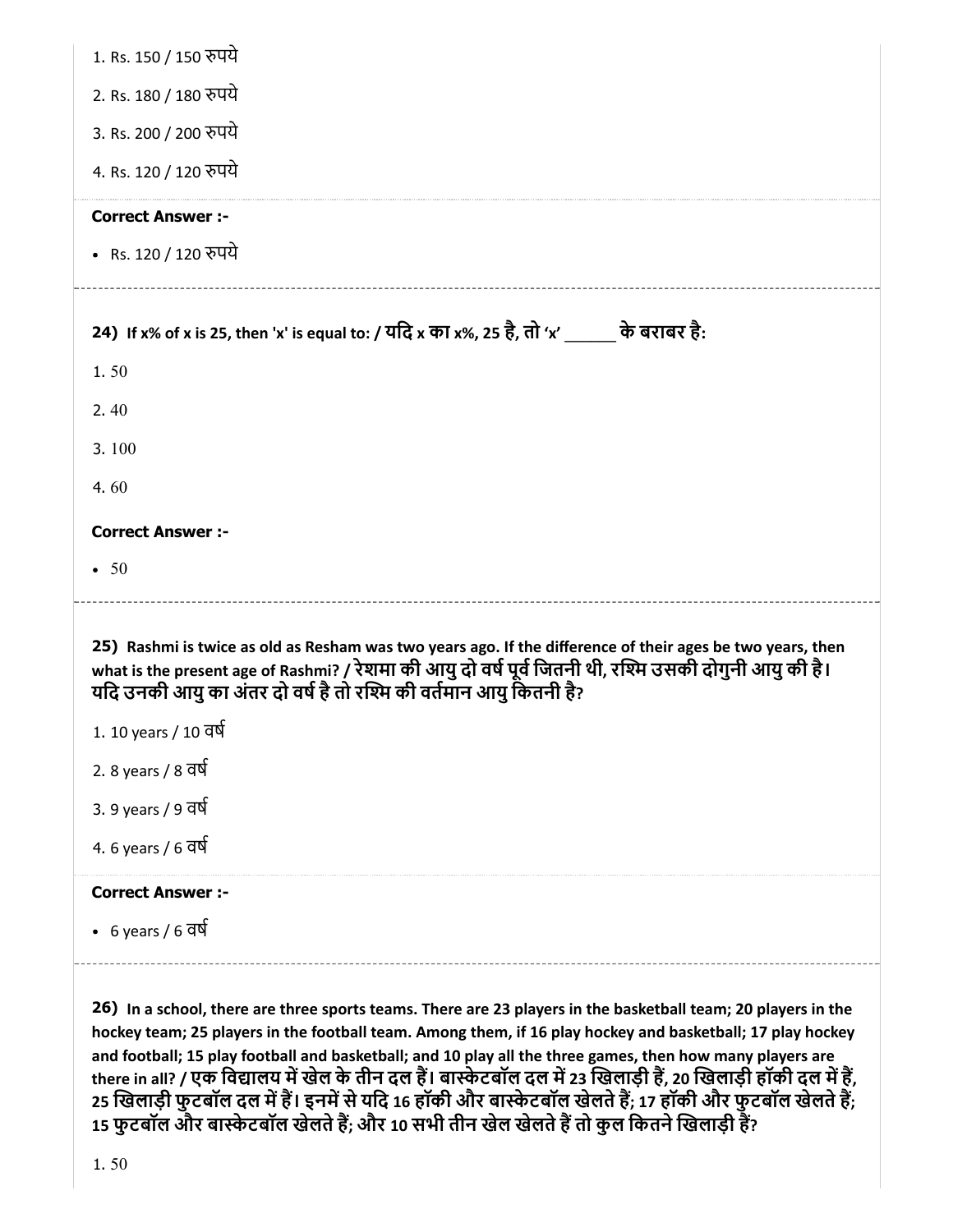2. 40

3. 30

4. None of the above / उपरोक्त में से कोई नहीं

### Correct Answer :-

• 30

27) Which one of the following four addresses is NOT EXACTLY same as the one given below? / निम्न दिये गये चार पतों में से नीचे दिये गये पते के ठीक समान कौन सा एक नहीं है?

Helene

Leimkugelstr. 13,

SchoPpenstedt, 38170

(i) Helene

Leimkugelstr. 13,

SchoPpenstedt, 38170

(ii) Helene

Leimkugelstr. 13,

SchoPpenstedt, 38170

(iii) Helene

Leimkugelstr. 13,

SchoPpenstedt, 38170

(iv) Helene

Leimkugelstr. 13,

SchoPpenstedt, 33170

1. iv

2. i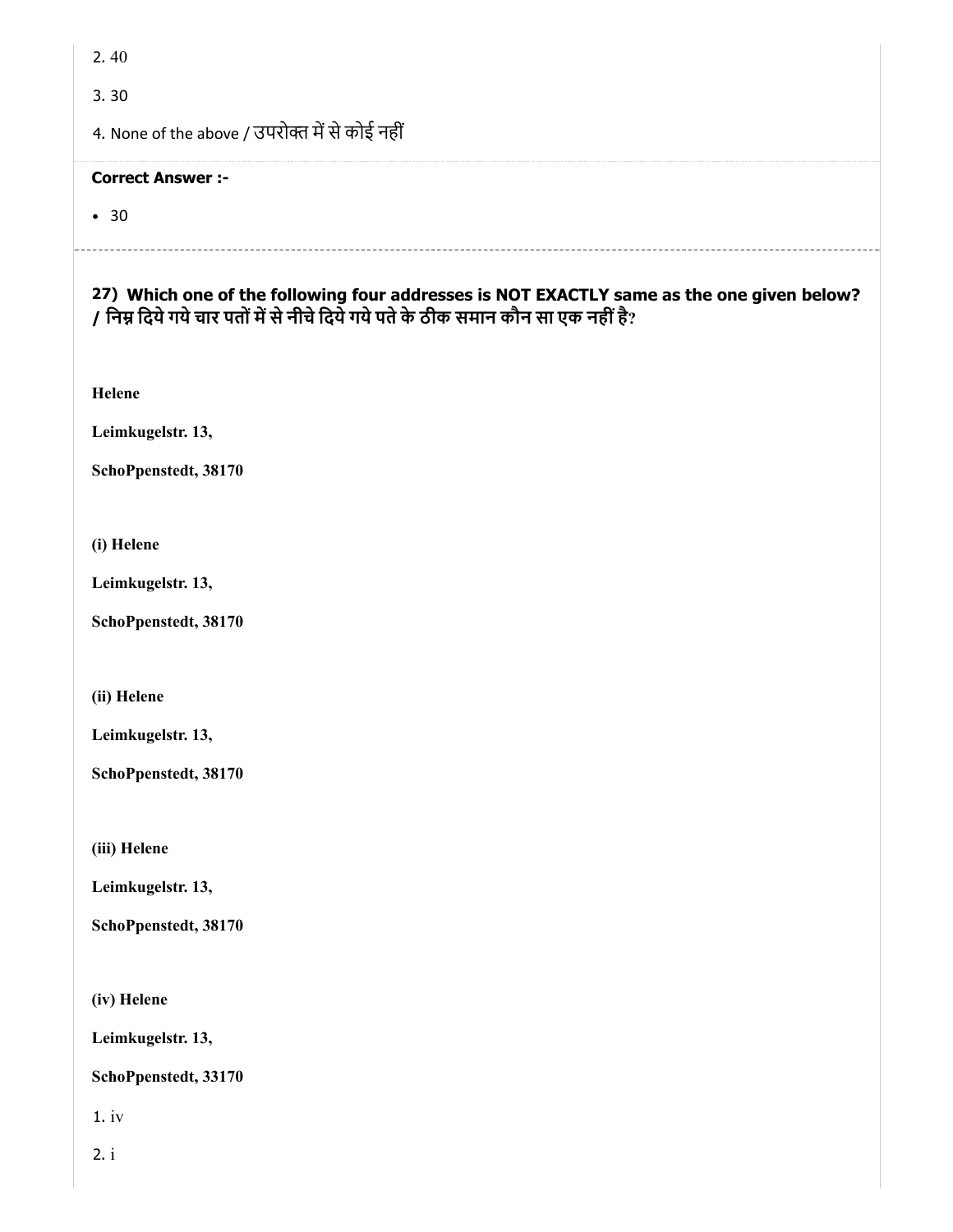| 3.ii                                                                                                                                                                                                                                                                      |
|---------------------------------------------------------------------------------------------------------------------------------------------------------------------------------------------------------------------------------------------------------------------------|
| 4. iii                                                                                                                                                                                                                                                                    |
| <b>Correct Answer:-</b>                                                                                                                                                                                                                                                   |
| $\bullet$ iv                                                                                                                                                                                                                                                              |
|                                                                                                                                                                                                                                                                           |
| 28) When asked about age, a person replied that my age is a LCM of 2, 3, 3, 6, 12, and 36.<br>Find the person's age. / आयु के विषय में पूछे जाने पर एक व्यक्ति ने उत्तर दिया कि मेरी आयु 2, 3, 3, 6, 12,<br>और 36 का लघुत्तम समापवर्त्य है। उस व्यक्ति की आयु ज्ञात करें। |
| 1.72                                                                                                                                                                                                                                                                      |
| 2.54                                                                                                                                                                                                                                                                      |
| 3.36                                                                                                                                                                                                                                                                      |
| 4.18                                                                                                                                                                                                                                                                      |
| <b>Correct Answer :-</b>                                                                                                                                                                                                                                                  |
| • 36                                                                                                                                                                                                                                                                      |
|                                                                                                                                                                                                                                                                           |
|                                                                                                                                                                                                                                                                           |
| 29) The series given below contains a sequence of alphabets and numbers. Identify the incorrect<br>combination: / नीचे दी गई श्रृंखला में, अक्षरों और संख्याओं का एक क्रम निहित हैं। गलत संयोजन पहचानिए:                                                                  |
| i.tuioe2035eoiut                                                                                                                                                                                                                                                          |
| ii.tuioe2035eoiut                                                                                                                                                                                                                                                         |
| iii.tuioe2033eoiut                                                                                                                                                                                                                                                        |
| iv.tuioe2035eoiut                                                                                                                                                                                                                                                         |
| 1.iv                                                                                                                                                                                                                                                                      |
| 2. i                                                                                                                                                                                                                                                                      |
| 3. ii                                                                                                                                                                                                                                                                     |
| 4. iii                                                                                                                                                                                                                                                                    |
| <b>Correct Answer :-</b>                                                                                                                                                                                                                                                  |
| $\bullet$ iii                                                                                                                                                                                                                                                             |
|                                                                                                                                                                                                                                                                           |
| 30) Find the average. / औसत निकालिये।                                                                                                                                                                                                                                     |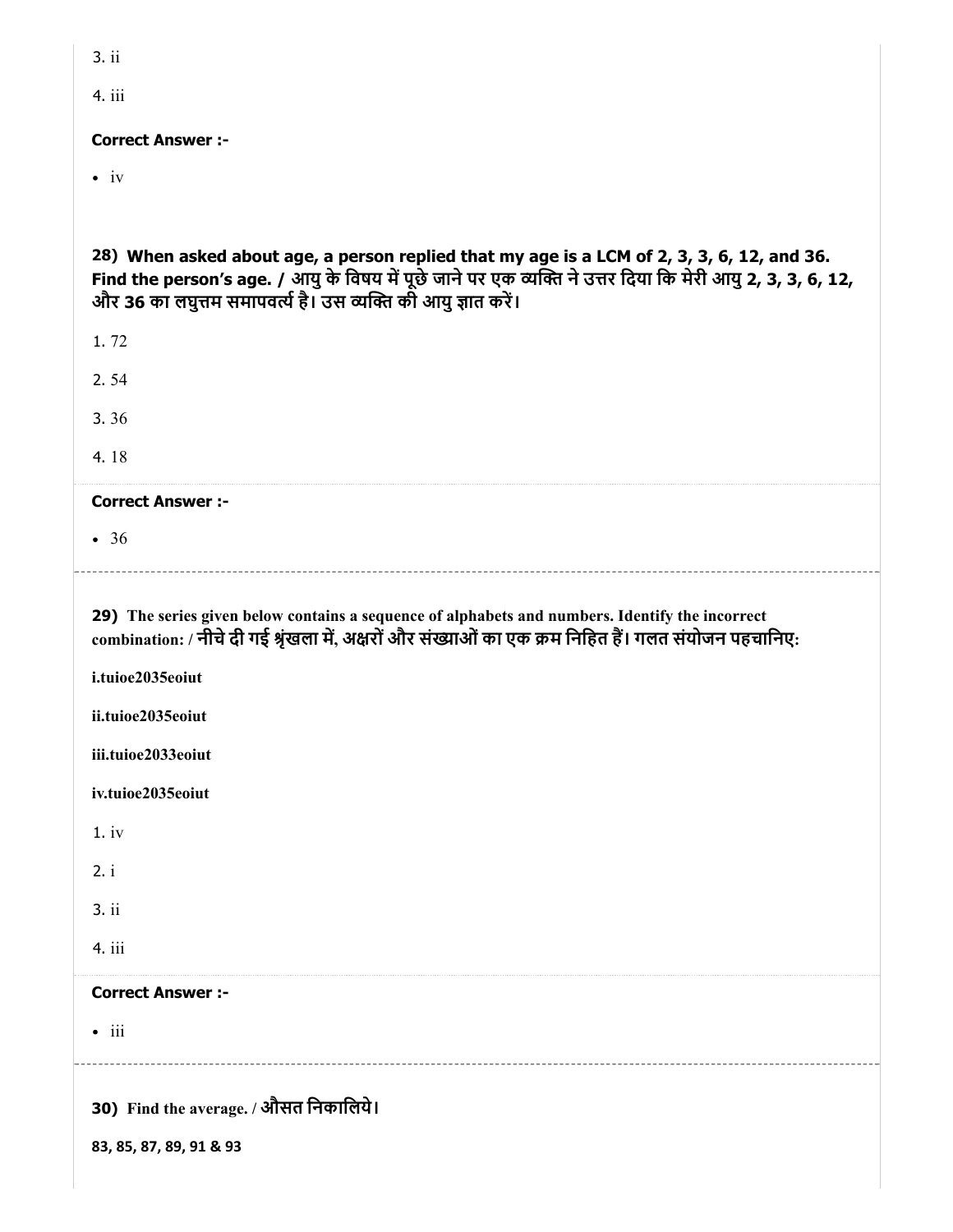| <b>Correct Answer :-</b> |  |  |  |
|--------------------------|--|--|--|
| 4.89                     |  |  |  |
| 3.86                     |  |  |  |
| 2.88                     |  |  |  |
| 1.87                     |  |  |  |

# Topic:- Science and Simple Arithmetic

# 1)

In the given figure, 'O' is the centre of a circle and reflex  $\angle AOB = 220^{\circ}$ , then

 $\angle ACB =$ \_\_\_. / दिए गए चित्र में, 'O' वृत्त का केन्द्र है और प्रतिवर्ती  $\angle AOB = 220^\circ$  है, तो ∠ $ACB =$ \_\_\_



1.  $85^\circ$ 

 $2.70^{\circ}$ 

 $3.75^{\circ}$ 

4.  $110^{\circ}$ 

### Correct Answer :-

70 o

2)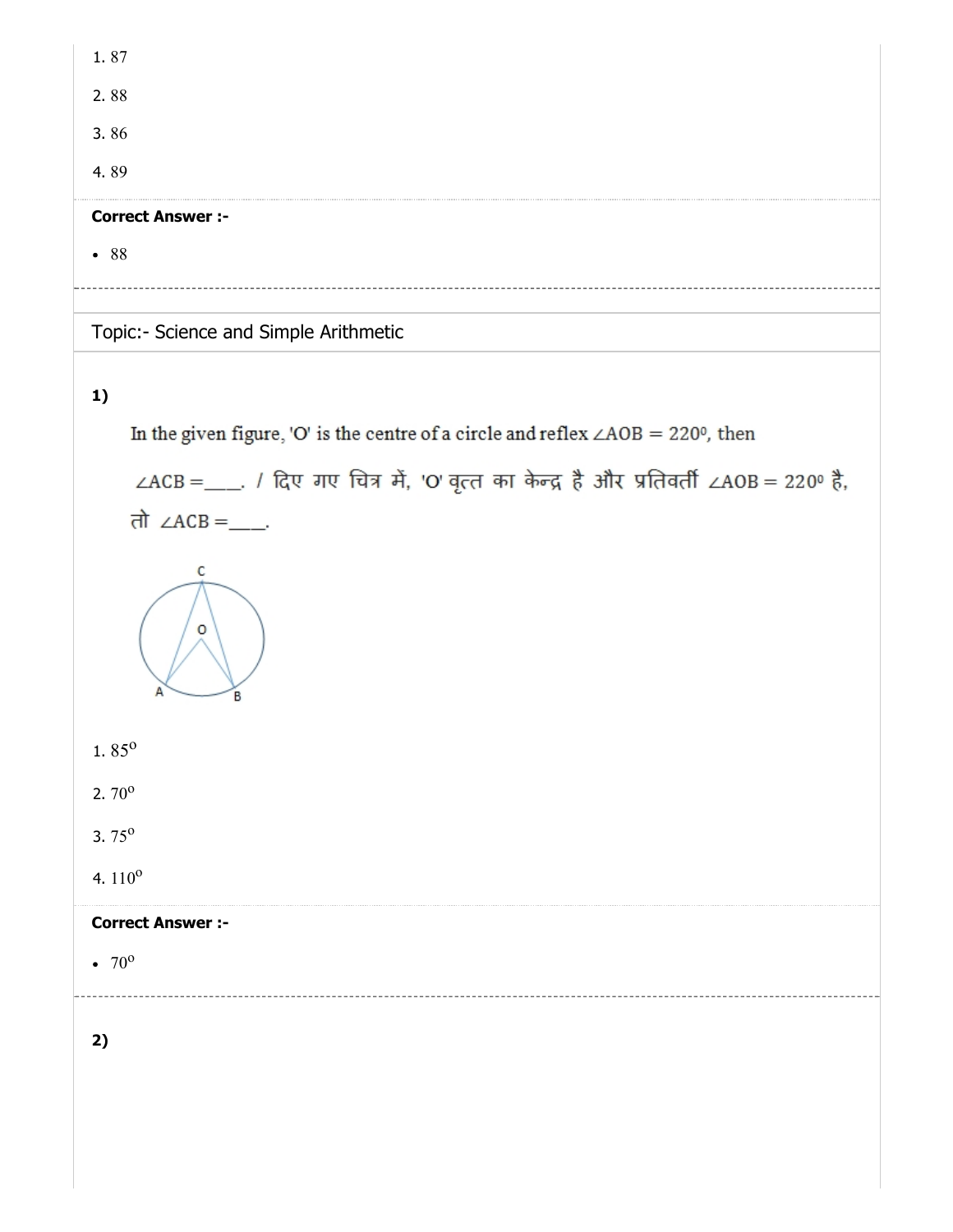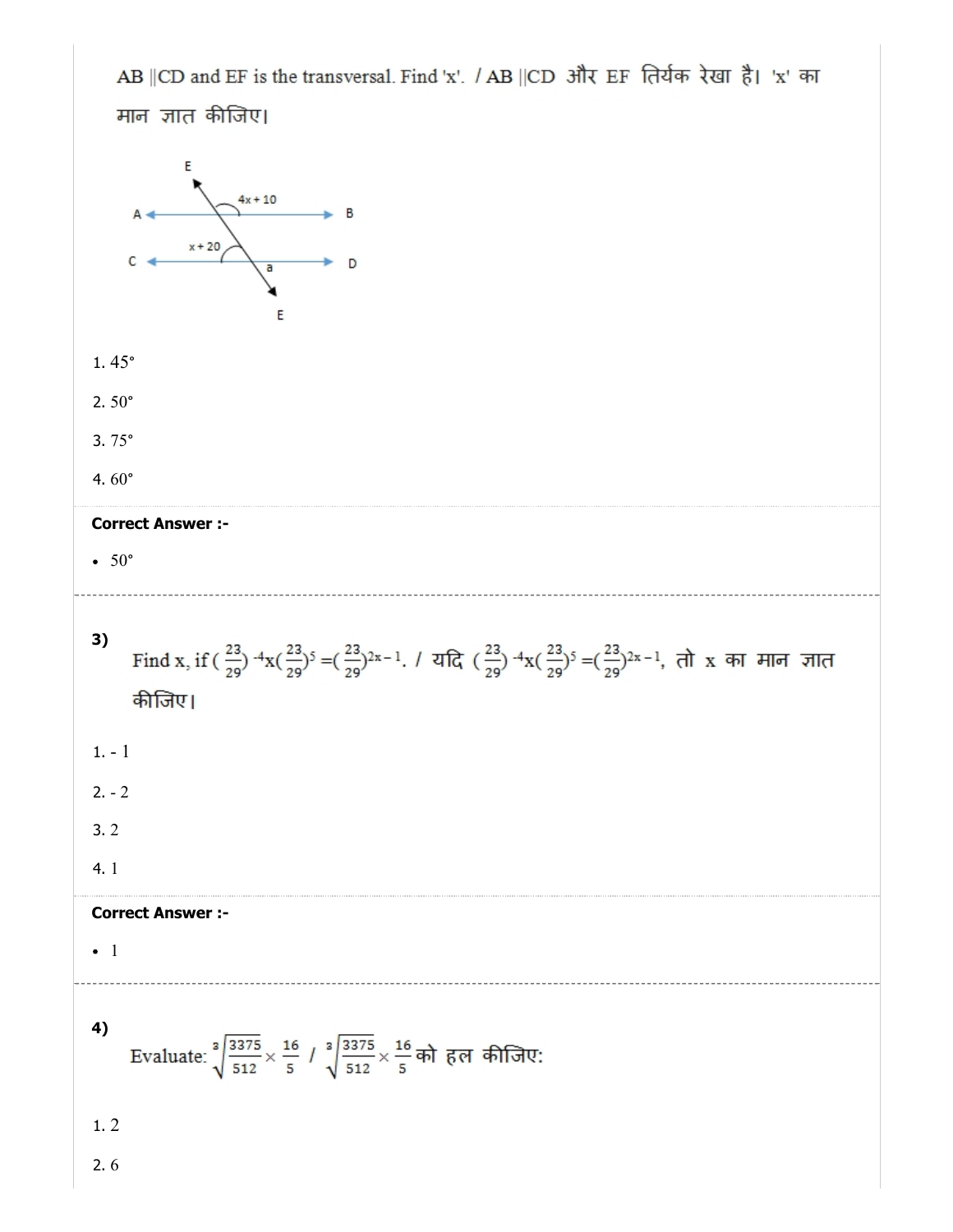| 3.3                                                                                                                        |
|----------------------------------------------------------------------------------------------------------------------------|
| 4.8                                                                                                                        |
| <b>Correct Answer :-</b>                                                                                                   |
| $\bullet$ 6                                                                                                                |
|                                                                                                                            |
| 5) Each stomatal pore is guarded by: / प्रत्येक रंध्री छिद्र निम्न के द्वारा रक्षित होता है:                               |
| 1. Subsidiary cells / गौण कोशिकाओं                                                                                         |
| 2. Epidermal cells / अधिचर्म कोशिकाओं                                                                                      |
| 3. Trichomes / ट्राइकोम                                                                                                    |
| 4. Guard cells / रक्षक कोशिकाओं                                                                                            |
| <b>Correct Answer :-</b>                                                                                                   |
| • Guard cells / रक्षक कोशिकाओं                                                                                             |
|                                                                                                                            |
| 6) Intercellular connections in plant cells are called________. / पादप कोशिकाओं में अंतरा कोशिक<br>संयोजन ____ कहलाते हैं। |
| 1. microfibrils / सूक्ष्म तंतुक                                                                                            |
| 2. plasmodesmata / जीवद्रव्य तंतु                                                                                          |
| 3. middle lamella / मध्य पटलिका                                                                                            |
| 4. tonoplast / टोनोप्लास्ट                                                                                                 |
| <b>Correct Answer :-</b>                                                                                                   |
| • plasmodesmata / जीवद्रव्य तंतु                                                                                           |

7) The perimeter of a trapezium is 56 cm and its non-parallel sides are equal to 13 cm each and its altitude is 12 cm. Find the area of the trapezium. / समलंब चतुभुज का परमाप 56 सेमी. है और इसकी असमांतर भुजाएं 13 सेमी. के बराबर हैं और इसकी ऊंचाई 12 सेमी. है। समलंब चतुर्भुज का क्षेत्रफल ज्ञात कीजिए।

- 1. 200  $\rm cm^2$  / 200 सेमी<sup>2</sup>
- 2.  $180 \text{ cm}^2$  /  $180 \text{ ÷H}^2$
- 3.  $150 \text{ cm}^2$  /  $150 \text{ }\hat{\text{H}}\hat{\text{H}}^2$
- 4.  $210\ {\rm cm}^2$  /  $210\ {\rm \ddot{e}H}^2$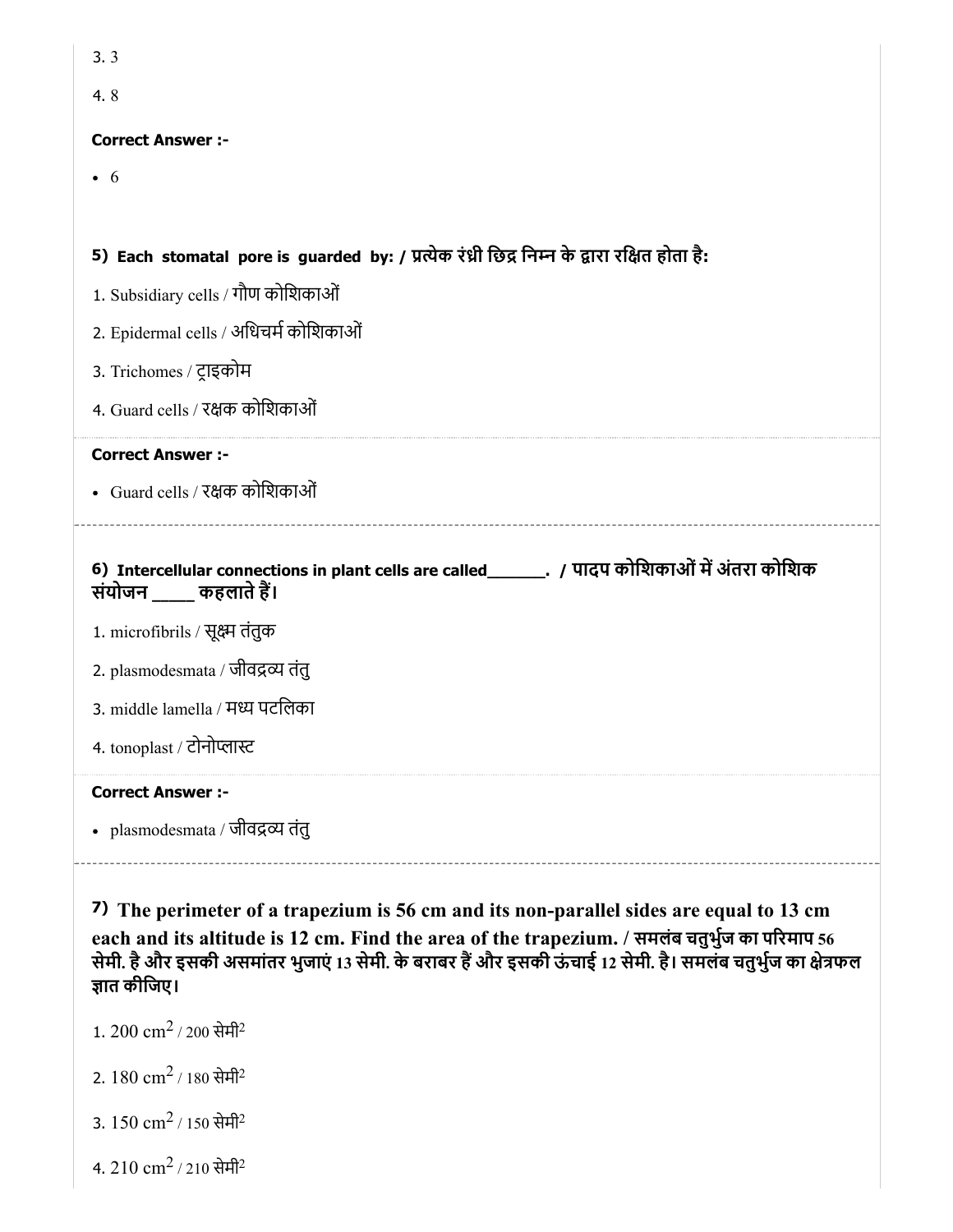|  | <b>Correct Answer :-</b> |  |
|--|--------------------------|--|
|--|--------------------------|--|

 $180 \text{ cm}^2$  /  $180 \text{ }\hat{\text{H}}\hat{\text{H}}^2$ 

## 8) The perimeter of a parallelogram is 12 cm. If one of its sides is 3.6 cm, find the other. / एक समांतर चतुर्भुज का परिमाप 12 सेमी है। यदि इसकी एक भुजा 3.6 सेमी है, तो दूसरी भुजा ज्ञात कीजिए।

1. 1.2 cm / 1.2 सेमी.

2. 1.6 cm / 1.6 सेमी.

3. 2.4 cm / 2.4 सेमी.

4. 2.8 cm / 2.8 सेमी.

Correct Answer :-

2.4 cm / 2.4 सेमी.

9) The sum of two numbers is 60 and if one exceeds the other by 14, then the larger number is: / दो संख्याओं का योग 60 है और यदि एक संख्या दूसरी से 14 बड़ी है, तो बड़ी संख्या निम्न होगी:

1. 42

2. 29

3. 34

4. 37

Correct Answer :-

 $-37$ 

10) The compound interest on Rs. 5000 at 8% per annum for a certain period of time is Rs. 832. Find the time in years. / 5000 रुपये की धनराशि पर 8% वार्षिक चक्रवृद्धि ब्याज दर पर नियत समय का याज 832 पयेहै। अविध की गणना कीिजए।

 $1\frac{1}{2}$  years /  $1\frac{1}{2}$  वर्ष 2.  $2\frac{1}{2}$  years /  $2\frac{1}{2}$  वर्ष 3. 3 years / 3 वष 4. 2 years / 2 वष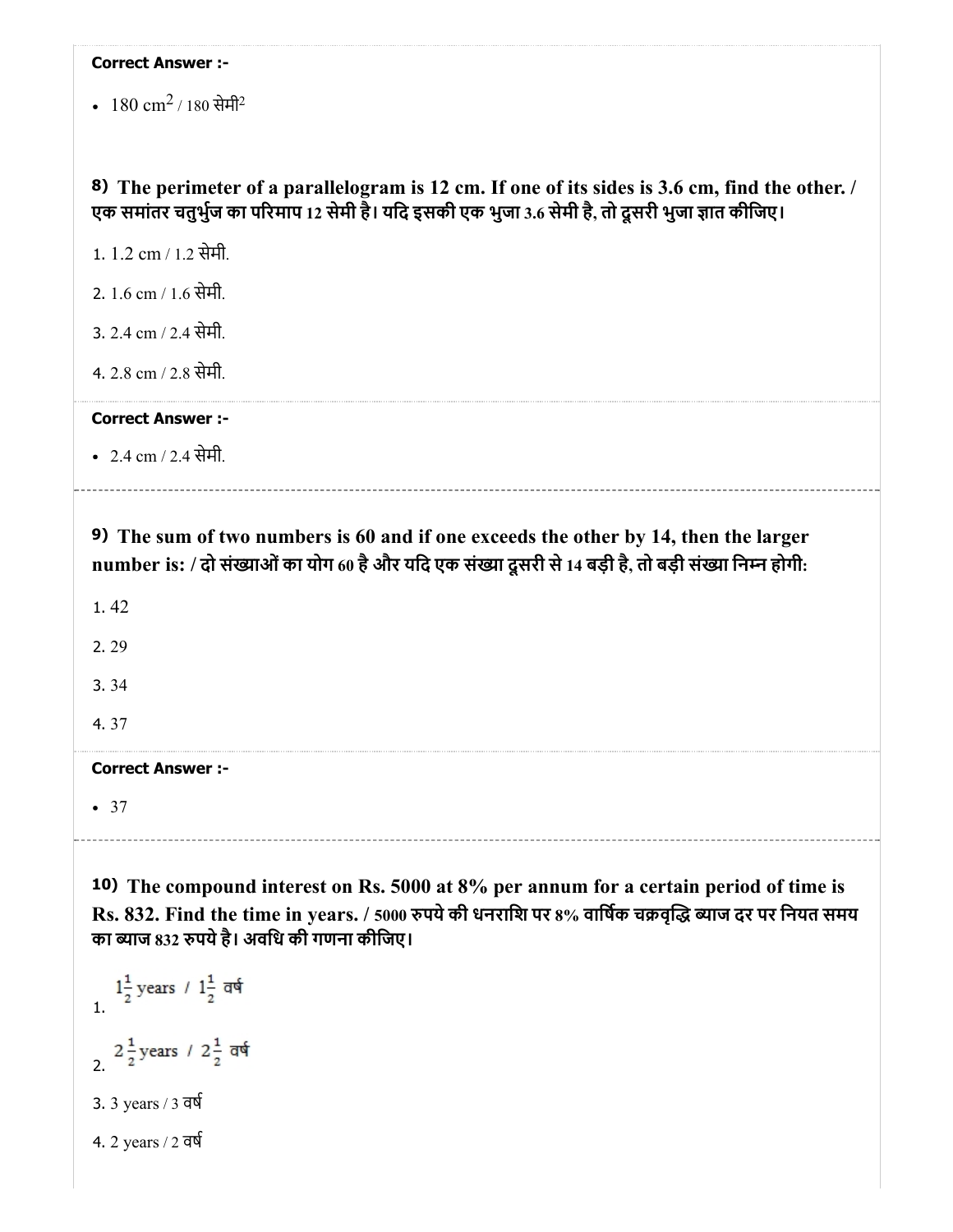• 2 years  $/2$  वर्ष

<sup>11)</sup> The volume of a cylinder is 924 cm<sup>3</sup> and its height is 6 cm, then the LSA of the cylinder is: / एक बेलन का आयतन 924 सेमी<sup>3</sup> है और इसकी ऊंचाई 6 सेमी. है, तो बेलन का एलएसए (पार्श्व सतह क्षेत्र) निम्न होगा:

1.  $412 \text{ cm}^2$  /  $412 \text{ ÷H}^2$ 

2.  $346 \text{ cm}^2$  / 346 सेमी $^2$ 

3.  $264 \text{ cm}^2$  / 264 सेमी $^2$ 

4.  $468 \text{ cm}^2$  /  $468 \text{  $\hat{R}}$ मी $^2$$ 

### Correct Answer :-

 $264 \text{ cm}^2$  / 264 सेमी $^2$ 

12) By selling a chair for Rs. 630, a shopkeeper gains 5%. How much percentage would he gain or lose by selling it for Rs. 612? / एक दुकानदार एक कुर्सी को 630 रुपये में बेच कर 5% का लाभ प्राप्त करता है। यदि दुकानदार इस कुर्सी को 612 रुपये में बेचे तो उसे कितने प्रतिशत लाभ या हानि होगी?

- 1. 3% gain / 3% लाभ
- 2. 2% loss / 2% हािन
- 3. 3% loss / 3% हािन
- 4. 2% gain / 2% लाभ

### Correct Answer :-

 $\cdot$  2% gain / 2% लाभ

13) Find the measure of the largest angle of a parallelogram, if one angle is 30° more than twice the smallest one. / एक समांतर चतुर्भुज के सबसे बड़े कोण की माप ज्ञात कीजिए, यदि सबसे बड़ा कोण, सबसे छोटे कोण के दोगुने से 30° बड़ा हो।

1. 110°

2. 130°

3. 100°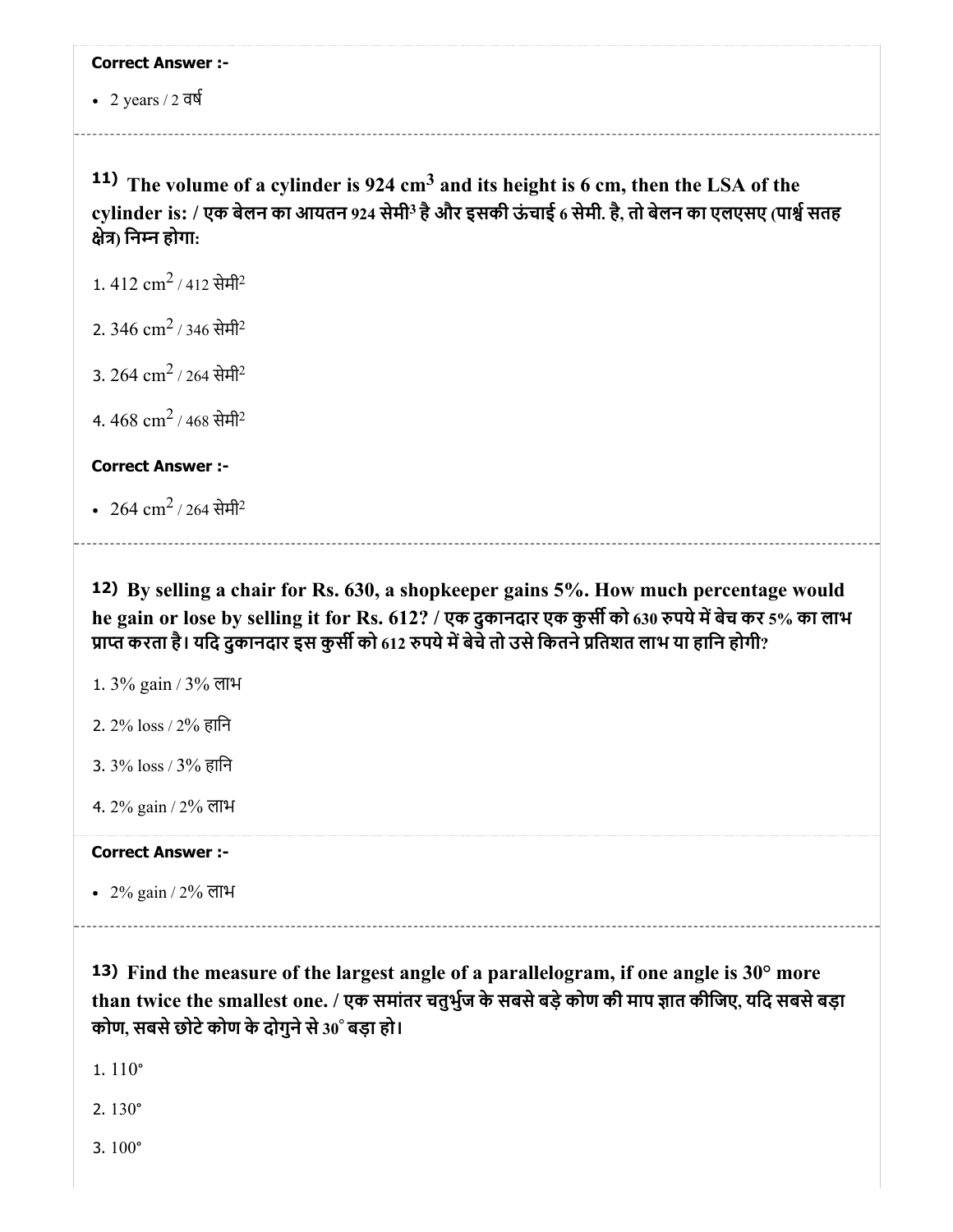#### Correct Answer :-

 $\cdot$  130 $\degree$ 

14) Three jars were marked A, B, C. Some snails were introduced in to A, some algae in to B and some snails and algae into C. Which of the above 3 stay longer? / तीन मिट्टी के घड़ों को A,B,C नाम दिया गया। A में कुछ घोंघे, B में कुछ शैवाल तथा C में कुछ घोंघे व कुछ शैवाल प्रविष्ट किए गए। उपर्युक्त तीनों में से कौन सा अिधक समय तक रहेगा?

- 1. Jar B / घड़ा B
- 2. Jar C / घड़ा C
- 3. All will perish / सभी िवकारीय हो जाएंगे
- 4. Jar A / घड़ा A

### Correct Answer :-

Jar C / घड़ा C

### 15) Identify the biotic factors that damage food materials during storage. / उन जीवीय कारकोंकी पहचान करें जो खाद्य सामग्री को भंडारण के दौरान क्षति पहुंचाते हैं।

- 1. Rodents, birds, animals only / सिर्फ कृतंक, पक्षी, पशु
- 2. Enzymes present in the food materials only / सिर्फ खाद्य सामग्री में उपस्थिति एन्ज़ाइम
- 3. All the above / उपर्युक्त सभी
- 4. Insects, worms, bacteria, yeast, moulds only / सिर्फ कीट, कृमि, जीवाणु, ख़मीर, फफूंद

### Correct Answer :-

• All the above / उपयुक्त सभी

# 16) Which of the following mixtures can be separated into its components using chromatography? / वर्णलेखिकी का उपयोग करते हुए निम्नलिखित मिश्रणों में से कौन अपने घटकों में पृथक किया जा सकता है?

- 1. Spirit and water / स्पिरिट तथा जल
- 2. Milk and sugar / दूध तथा चीनी
- 3. Sea water / समुद्री जल
- 4. Blood sample containing medicines / औषिधयां सिलत र नमूना

### Correct Answer :-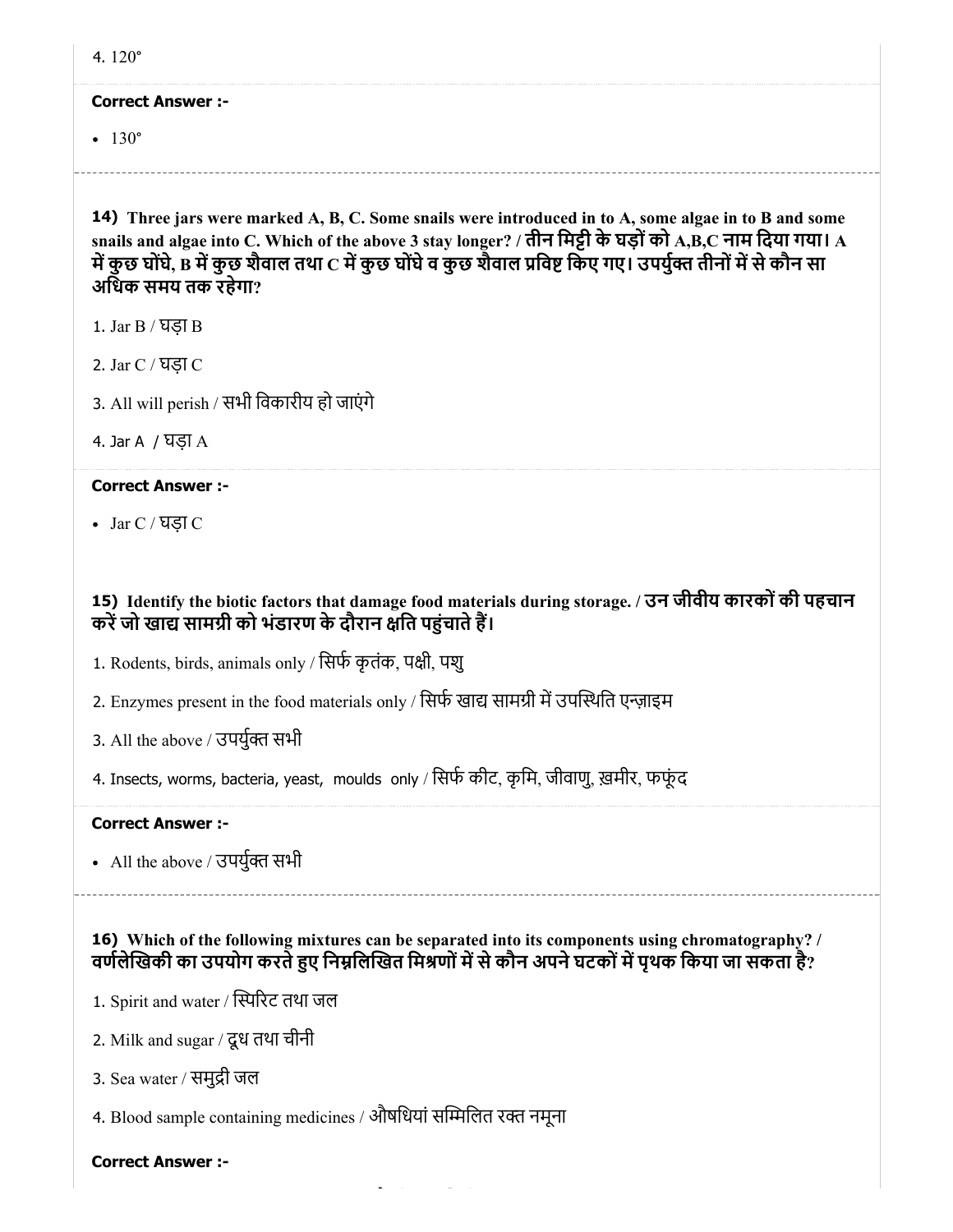• Blood sample containing medicines / औषधियां सम्मिलित रक्त नमूना

# 17) The unit of current is: / धारा की इकाई िनन होती है:

- 1. Ampere / एम्पियर
- 2. Coulomb / कूलॉम
- 3. Volt / वोट
- 4. Watt / वॉट

### Correct Answer :-

• Ampere / एम्पियर

18) When electrodes are placed in water and electric current is passed through it, oxygen bubbles are formed near the\_\_\_\_\_\_. / जब इलेक्ट्रोड को पानी में रखा जाता है तथा उसमें विदुयत धारा प्रवाहित की जाती है,<br>तो ऑक्सीजन के बुलबुले के समीप निर्मित होते हैं। के समीप निर्मित होते हैं।

- 1. both the terminals / दोनों सिरों
- 2. positive terminal / धनाक िसरे
- 3. edges / िकनारों
- 4. negative terminal / ऋणात्मक सिरे

### Correct Answer :-

positive terminal / धनाक िसरे

# 19) On the fifteenth day of the month, the moon is not visible. This day is known as: / माह के पंहविदन, चन्द्रमा अदृश्य होता है। इस दिन को निम्न रूप में जाना जाता है:

- 1. Full moon day / पूर्णिमा दिवस (फुल मून डे)
- 2. New moon day / अमावया िदवस (यूमून डे)
- 3. Half moon day / अर्द्ध चंद्र दिवस (हॉफ मून डे)
- 4. Crescent moon day / वर्धमान चंद्र दिवस (क्रिस्कैंट मून डे)

### Correct Answer :-

• New moon day / अमावस्या दिवस (न्यू मून डे)

20) A body is said to be in state of rest if it: / एक निकाय विश्रामावस्था में कहलाएगा, यदि यह: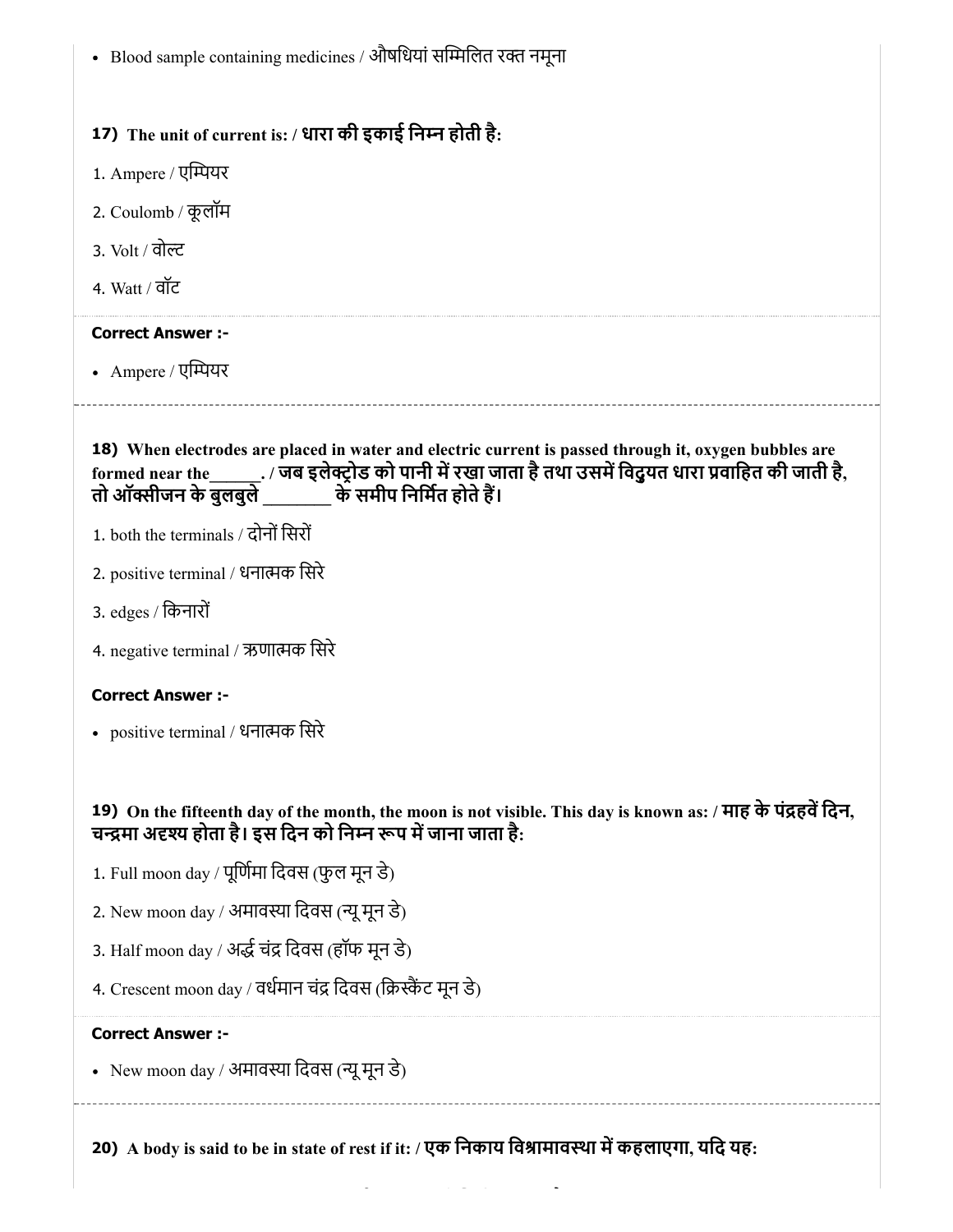| 1. Change its position with time / समय के साथ अपनी स्थिति बदलता है।                                                              |
|----------------------------------------------------------------------------------------------------------------------------------|
| 2. Moves with equal speed to another moving body / दूसरे गतिशील निकाय के साथ समान गति से चलता है।                                |
| 3. Moves very slowly with time / समय के साथ धीरे-धीरे चलता है।                                                                   |
| 4. Does not change its position with time / समय के साथ अपनी स्थिति में परिवर्तन नहीं करता है।                                    |
| <b>Correct Answer :-</b>                                                                                                         |
| • Does not change its position with time / समय के साथ अपनी स्थिति में परिवर्तन नहीं करता है।                                     |
| 21) Xylem and phloem are______./ जाइलम एवं फ्लोएम_____ हैं।                                                                      |
| 1. supporting tissues / सहायक ऊतक                                                                                                |
| 2. growing tissues / वर्धन ऊतक                                                                                                   |
| 3. protecting tissues / रक्षी ऊतक                                                                                                |
| 4. conducting tissues / चालन ऊतक                                                                                                 |
| <b>Correct Answer :-</b>                                                                                                         |
| • conducting tissues / चालन ऊतक                                                                                                  |
| 22) Kaleidoscope is based on the concept of: / बहुमूर्तिदर्शी इस अवधारणा पर आधारित होता है:<br>1. Reflection / परावर्तन          |
| 2. Multiple reflection / बहुलित परावर्तन                                                                                         |
| 3. Refraction / अपवर्तन                                                                                                          |
| 4. Dispersion / प्रकीर्णन                                                                                                        |
| <b>Correct Answer :-</b>                                                                                                         |
| • Multiple reflection / बहुलित परावर्तन                                                                                          |
| 23) The Wild life Protection Act was enacted in the year _______. / वन्य जीवन संरक्षण अधिनियम वर्ष<br>में अधिनियमित किया गया था। |
| 1.1962                                                                                                                           |
| 2.1972                                                                                                                           |
| 3.1974                                                                                                                           |
|                                                                                                                                  |
| 4.1968                                                                                                                           |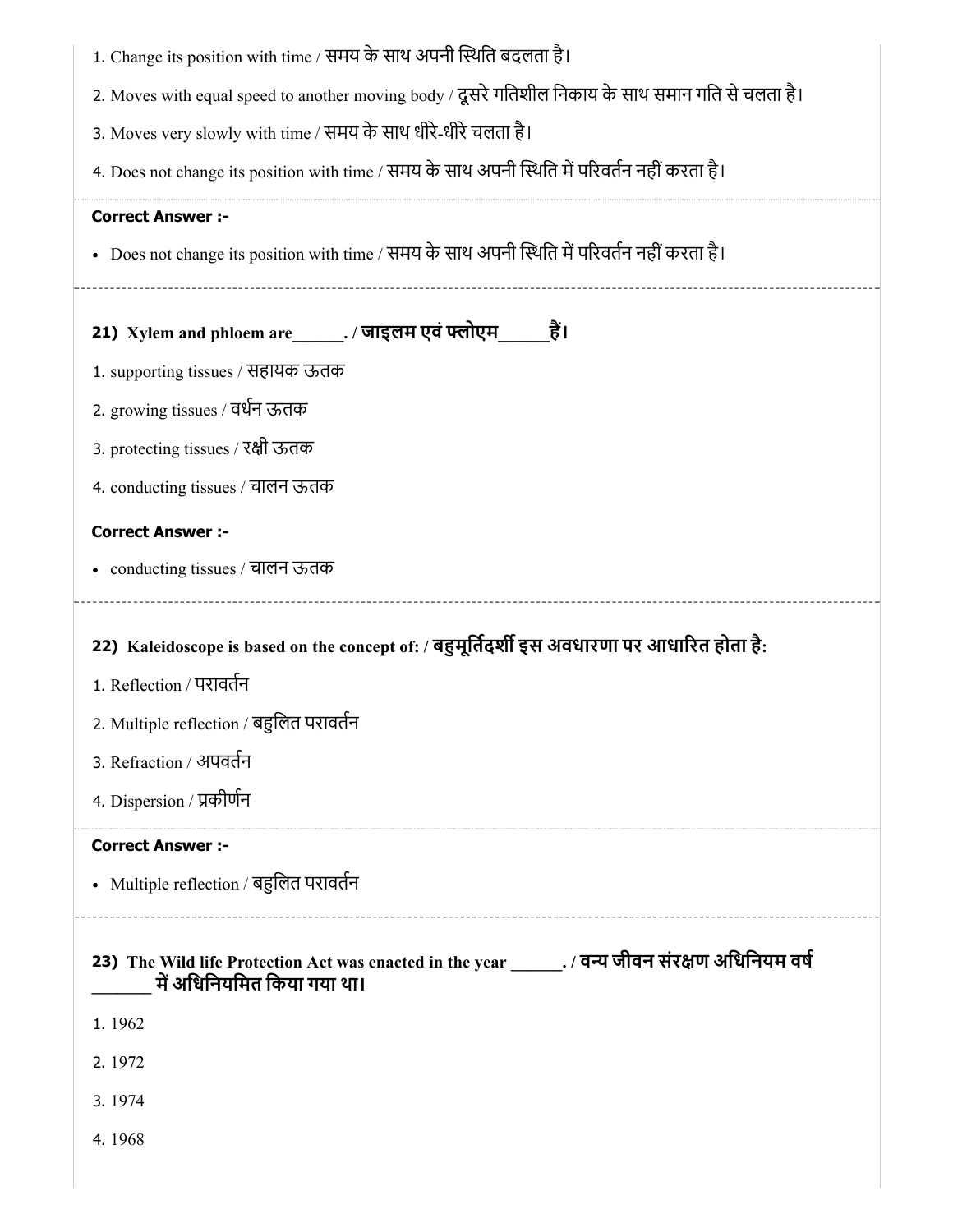| <b>Correct Answer :-</b>                                                                                                                                                       |
|--------------------------------------------------------------------------------------------------------------------------------------------------------------------------------|
| $-1972$                                                                                                                                                                        |
| 24) Compounds which destroy or arrest the growth of pathogenic bacteria are called_______. / यौगिक<br>जो रोगजनक जीवाणु के विकास को नष्ट या रूद्ध करते हैं, _______ कहलाते हैं। |
| 1. carbohydrates / कार्बोहाइड्रेट                                                                                                                                              |
| 2. phospholipids / फॉस्फोलिपिड                                                                                                                                                 |
| 3. antibiotics / प्रतिजैविक                                                                                                                                                    |
| 4. vaccine / टीका                                                                                                                                                              |
| <b>Correct Answer :-</b>                                                                                                                                                       |
| • antibiotics / प्रतिजैविक                                                                                                                                                     |
| 25) Name the raw material that gives energy for animal cells? / उस कच्चे माल का नाम बताइए जो पशुओं<br>की कोशिकाओं को ऊर्जा प्रदान करता है?                                     |
| 1. Food / भोजन                                                                                                                                                                 |
| 2. $CO2$                                                                                                                                                                       |
| 3. Water / जल                                                                                                                                                                  |
| 4. Sunlight / सूर्य का प्रकाश                                                                                                                                                  |
| <b>Correct Answer :-</b>                                                                                                                                                       |
| • Food / भोजन                                                                                                                                                                  |
| 26) Which of the following is a factor of $12x^2 - 10x + 2$ ? / निम्न में से क्या $12x^2 - 10x + 2$ गुणनखंड है?                                                                |
| 1. $(3x + 1)$                                                                                                                                                                  |
| 2. $(6x + 1)$                                                                                                                                                                  |
| 3. $(6x - 2)$                                                                                                                                                                  |
| 4. $(3x - 4)$                                                                                                                                                                  |
| <b>Correct Answer :-</b>                                                                                                                                                       |
| • $(6x - 2)$                                                                                                                                                                   |
|                                                                                                                                                                                |
| 27)                                                                                                                                                                            |

L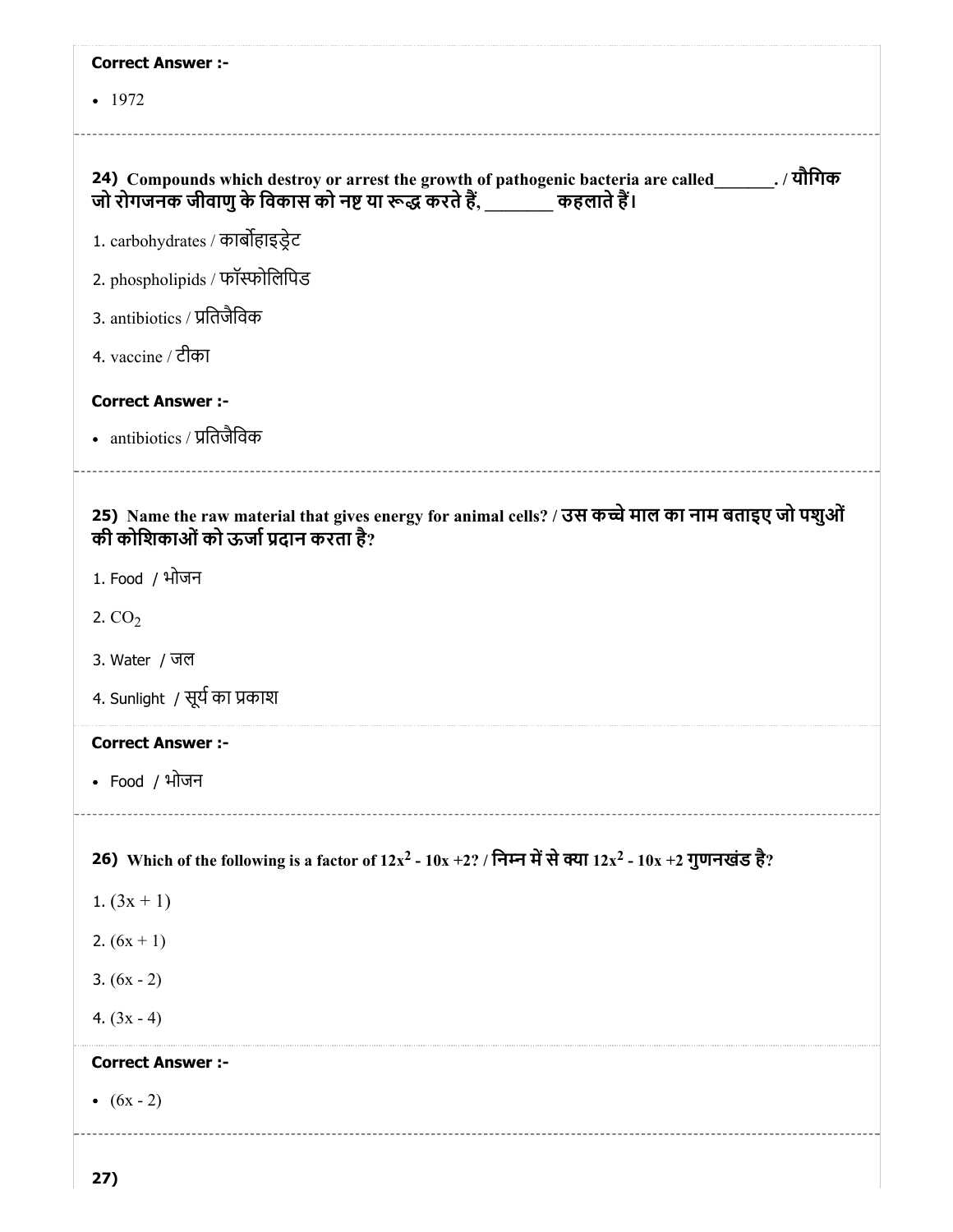| The mean of 5 numbers is 14. If one number is excluded, then the mean of the remaining numbers becomes<br>14.5. Find the excluded number. / 5 संख्याओं का माध्य 14 है। एक संख्या को निकाल देने पर शेष संख्याओं का माध्य<br>14.5 है। निकाली गई संख्या ज्ञात कीजिए। |
|-------------------------------------------------------------------------------------------------------------------------------------------------------------------------------------------------------------------------------------------------------------------|
| 1.15                                                                                                                                                                                                                                                              |
| 2.10                                                                                                                                                                                                                                                              |
| 3.12                                                                                                                                                                                                                                                              |
| 4.18                                                                                                                                                                                                                                                              |
| <b>Correct Answer :-</b>                                                                                                                                                                                                                                          |
| $\bullet$ 12                                                                                                                                                                                                                                                      |
| 28) Find the remainder when $(3a^2 + 5a + 7)$ is divided by $(3a - 1) / (3a^2 + 5a + 7)$ को $(3a - 1)$ से भाग देने पर<br>शेषफल ज्ञात कीजिए।                                                                                                                       |
| 1.5                                                                                                                                                                                                                                                               |
| 2.3                                                                                                                                                                                                                                                               |
| 3.9                                                                                                                                                                                                                                                               |
| 4.8                                                                                                                                                                                                                                                               |
|                                                                                                                                                                                                                                                                   |
| <b>Correct Answer :-</b>                                                                                                                                                                                                                                          |
| $\bullet$ 9                                                                                                                                                                                                                                                       |
| 29) If $2x = \sqrt{70.56}$ , $\sqrt{46.24}$ , then $x =$ $\ldots$ , $\sqrt{70.56}$ , $\sqrt{46.24}$ , $\frac{1}{\sqrt{70.56}}$ , $\sqrt{46.24}$ , $\frac{1}{\sqrt{70.56}}$                                                                                        |
| 1.0.6                                                                                                                                                                                                                                                             |
| 2.1.8                                                                                                                                                                                                                                                             |
| 3.1.6                                                                                                                                                                                                                                                             |
| 4.0.8                                                                                                                                                                                                                                                             |
| <b>Correct Answer :-</b>                                                                                                                                                                                                                                          |
| $\bullet$ 0.8                                                                                                                                                                                                                                                     |
|                                                                                                                                                                                                                                                                   |

1. Nerve cell / तंिका कोिशका